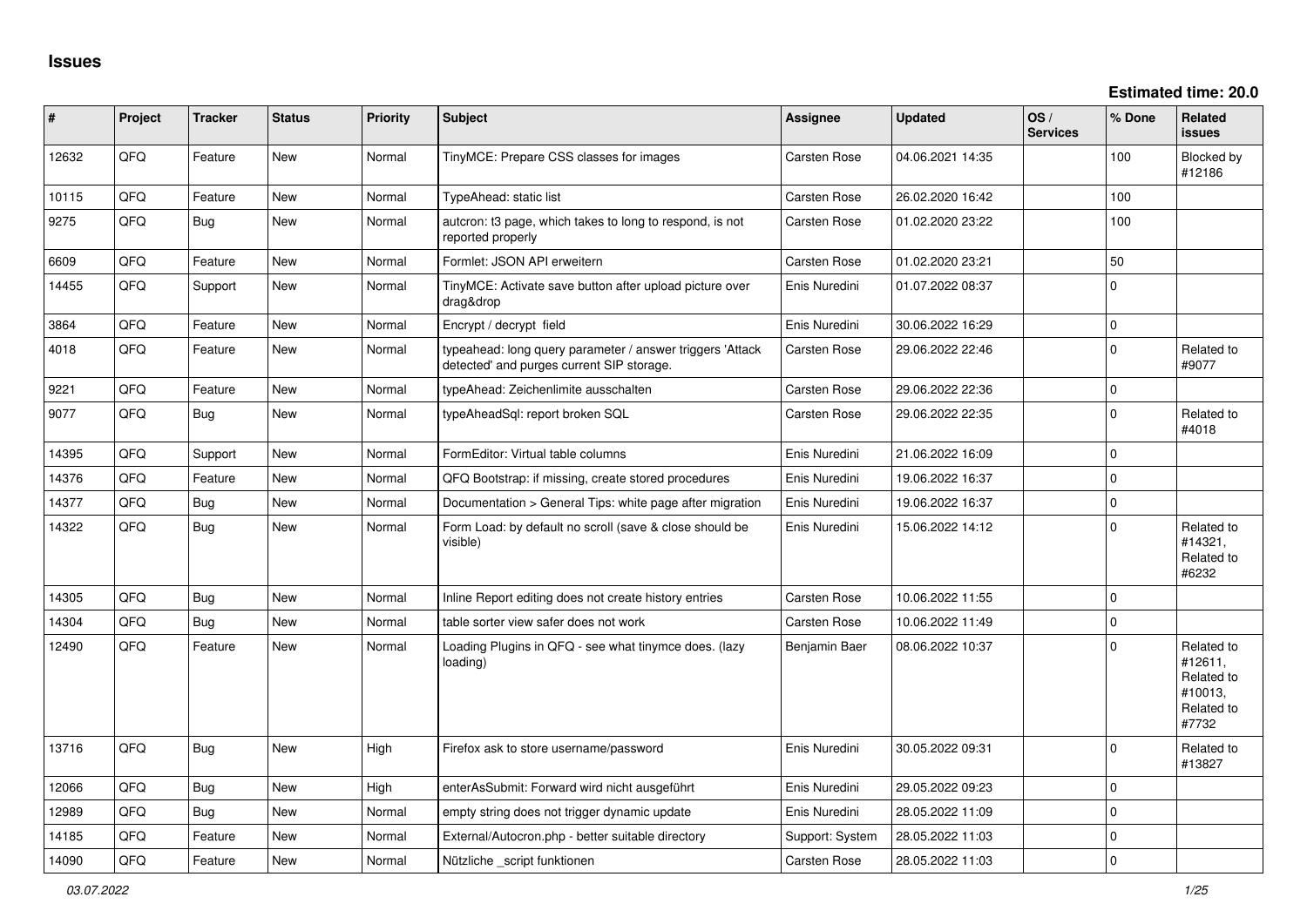| #     | Project | <b>Tracker</b> | <b>Status</b> | <b>Priority</b> | <b>Subject</b>                                                                                                                                      | <b>Assignee</b>        | <b>Updated</b>   | OS/<br><b>Services</b> | % Done         | <b>Related</b><br><b>issues</b>                                        |
|-------|---------|----------------|---------------|-----------------|-----------------------------------------------------------------------------------------------------------------------------------------------------|------------------------|------------------|------------------------|----------------|------------------------------------------------------------------------|
| 13609 | QFQ     | Feature        | <b>New</b>    | Normal          | QFQ Introduction: Seite aufloesen                                                                                                                   | Philipp<br>Gröbelbauer | 28.05.2022 11:02 |                        | $\Omega$       |                                                                        |
| 14233 | QFQ     | <b>Bug</b>     | <b>New</b>    | Normal          | AS _link: question - HTML is not rendered                                                                                                           | <b>Carsten Rose</b>    | 28.05.2022 11:02 |                        | 0              |                                                                        |
| 14227 | QFQ     | Feature        | <b>New</b>    | Normal          | Selenium Konkurrenz: cypress.io                                                                                                                     | Enis Nuredini          | 28.05.2022 11:02 |                        | $\mathbf{0}$   |                                                                        |
| 14187 | QFQ     | Feature        | <b>New</b>    | High            | gfg.log: show current URL                                                                                                                           | Carsten Rose           | 28.05.2022 11:02 |                        | $\Omega$       | Related to<br>#13933,<br>Related to<br>#12532,<br>Related to<br>#11893 |
| 14077 | QFQ     | <b>Bug</b>     | New           | Normal          | As _link: Attribute 'class' missing by r:1 and r:3 - but should<br>set                                                                              | <b>Carsten Rose</b>    | 28.05.2022 11:02 |                        | $\Omega$       | Related to<br>#5342,<br>Related to<br>#4343                            |
| 14028 | QFQ     | Feature        | <b>New</b>    | Normal          | Required notification: visual nicer                                                                                                                 | Enis Nuredini          | 28.05.2022 11:01 |                        | $\mathbf{0}$   |                                                                        |
| 13945 | QFQ     | Feature        | <b>New</b>    | Normal          | As _link: content before/after link                                                                                                                 | Enis Nuredini          | 28.05.2022 11:01 |                        | $\mathbf 0$    | Related to<br>#12262                                                   |
| 13689 | QFQ     | <b>Bug</b>     | <b>New</b>    | Normal          | Enter auf Eingabefeld mit ungültigem Wert führt zu blurry<br>Seite                                                                                  | Enis Nuredini          | 28.05.2022 10:53 |                        | 0              | Related to<br>#14245, Has<br>duplicate<br>#11891                       |
| 14245 | QFQ     | <b>Bug</b>     | <b>New</b>    | Normal          | Form Save Btn bleibt disabled wenn Datumsfeld über<br>Datepicker geändert                                                                           | Enis Nuredini          | 27.05.2022 13:45 |                        | $\Omega$       | Related to<br>#13689                                                   |
| 10979 | QFQ     | Feature        | <b>New</b>    | Normal          | Ajax Calls an API - dataReport                                                                                                                      | Carsten Rose           | 11.05.2022 12:15 |                        | $\mathbf 0$    |                                                                        |
| 14091 | QFQ     | Bug            | <b>New</b>    | Normal          | inconsistent template path for twig                                                                                                                 | <b>Carsten Rose</b>    | 19.04.2022 18:36 |                        | $\Omega$       |                                                                        |
| 13451 | QFQ     | Bug            | <b>New</b>    | Normal          | Character Counter / Max Character: Problem in Safari                                                                                                | Carsten Rose           | 15.04.2022 17:18 |                        | $\mathbf{0}$   |                                                                        |
| 8891  | QFQ     | Bug            | New           | High            | formSubmitLog: do not log passwords                                                                                                                 | Enis Nuredini          | 25.03.2022 09:06 |                        | $\mathbf 0$    |                                                                        |
| 10463 | QFQ     | Feature        | <b>New</b>    | Normal          | Report link: expliztes setzen von HTML Tags (Bedarf fuer<br>'data-selenium' & 'id')                                                                 | Enis Nuredini          | 23.03.2022 09:23 |                        | $\mathbf{0}$   | Related to<br>#7648                                                    |
| 11892 | QFQ     | Feature        | <b>New</b>    | Normal          | tablesorter: columns with links are hard to order - new<br>qualifier 'Y: <ord>'</ord>                                                               | Enis Nuredini          | 23.03.2022 09:22 |                        | $\Omega$       |                                                                        |
| 12714 | QFQ     | Bug            | <b>New</b>    | Normal          | Conversion of GIF to PDF broken when GIF contains Alpha.                                                                                            | <b>Carsten Rose</b>    | 19.03.2022 17:49 |                        | $\mathbf 0$    |                                                                        |
| 12556 | QFQ     | Feature        | <b>New</b>    | Normal          | Pills Title: colored = static or dynamic on allrequiredgiven                                                                                        | Benjamin Baer          | 19.03.2022 17:49 |                        | $\overline{0}$ |                                                                        |
| 12512 | QFQ     | Bug            | <b>New</b>    | Normal          | Some MySQL Installation can't use 'stored procedures'                                                                                               | <b>Carsten Rose</b>    | 19.03.2022 17:48 |                        | $\overline{0}$ |                                                                        |
| 12520 | QFQ     | Bug            | <b>New</b>    | Normal          | Switch FE User: still active even FE User session expired                                                                                           | <b>Carsten Rose</b>    | 19.03.2022 17:48 |                        | 0              |                                                                        |
| 12581 | QFQ     | <b>Bug</b>     | <b>New</b>    | Normal          | Form.forward=close: Record 'new' in new browser tab ><br>save (& close) >> Form is not reloaded with new created<br>record id and stays in mode=new | Carsten Rose           | 19.03.2022 17:48 |                        | $\Omega$       |                                                                        |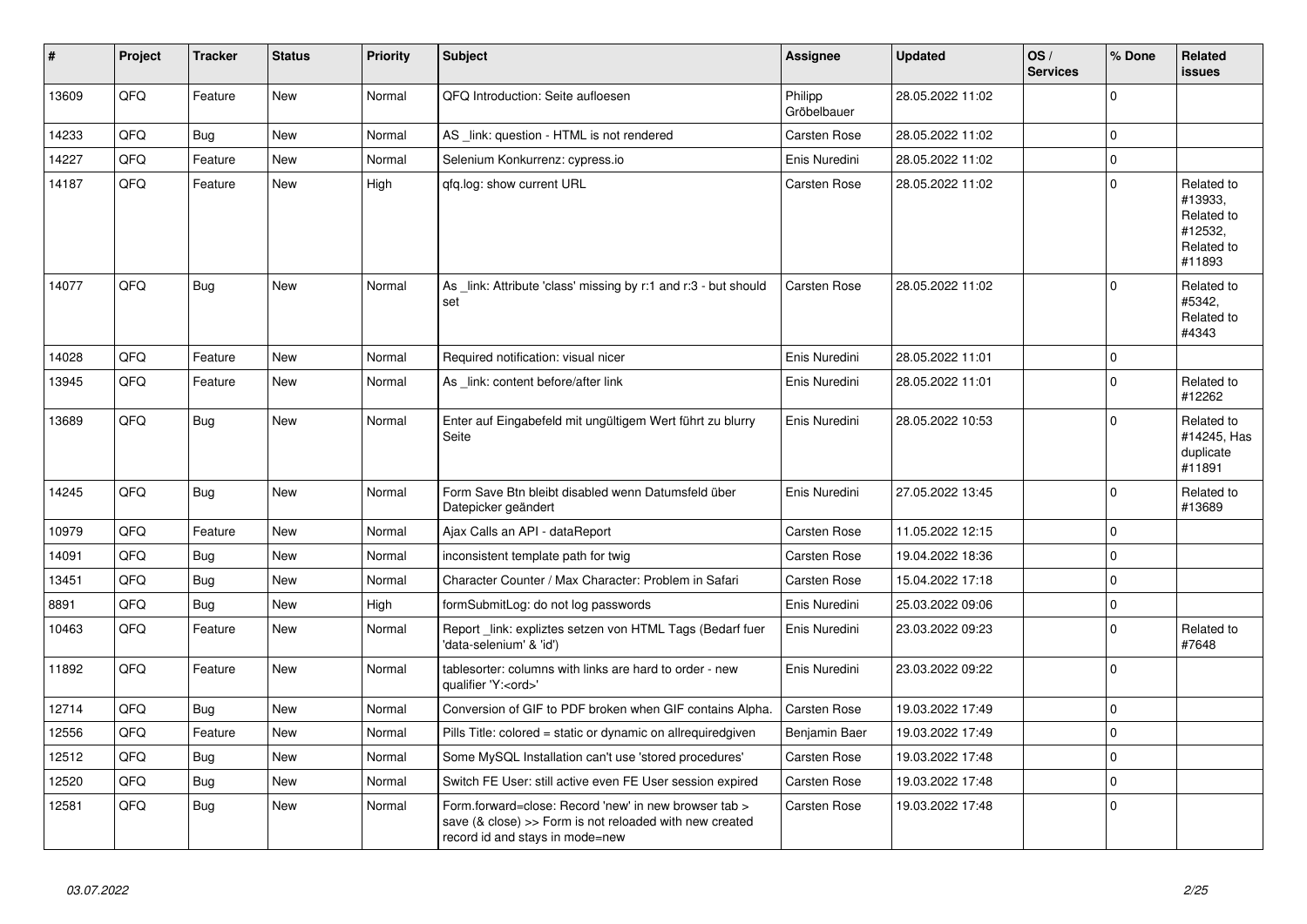| #     | Project | <b>Tracker</b> | <b>Status</b> | <b>Priority</b> | Subject                                                                                                                               | Assignee            | <b>Updated</b>   | OS/<br><b>Services</b> | % Done      | Related<br><b>issues</b>                      |
|-------|---------|----------------|---------------|-----------------|---------------------------------------------------------------------------------------------------------------------------------------|---------------------|------------------|------------------------|-------------|-----------------------------------------------|
| 12603 | QFQ     | Feature        | New           | Normal          | Dropdown (Select), Radio, checkbox:<br>itemListAlways={{!SELECT key, value}}                                                          | <b>Carsten Rose</b> | 19.03.2022 17:47 |                        | $\mathbf 0$ |                                               |
| 12664 | QFQ     | Feature        | New           | Normal          | TinyMCE: report/remove malicous HTML/JS Code                                                                                          | <b>Carsten Rose</b> | 19.03.2022 17:47 |                        | 0           | Related to<br>#14320                          |
| 12716 | QFQ     | Bug            | <b>New</b>    | Normal          | template group: Pattern only applied to first instance                                                                                | Carsten Rose        | 19.03.2022 17:47 |                        | 0           |                                               |
| 13331 | QFQ     | Bug            | <b>New</b>    | Normal          | Multi Form: Clear Icon misplaced                                                                                                      | <b>Carsten Rose</b> | 19.03.2022 17:47 |                        | $\Omega$    |                                               |
| 13332 | QFQ     | <b>Bug</b>     | New           | Normal          | Multi Form: Required Felder werden visuell nicht markiert.                                                                            | <b>Carsten Rose</b> | 19.03.2022 17:47 |                        | $\mathbf 0$ |                                               |
| 13460 | QFQ     | <b>Bug</b>     | <b>New</b>    | Normal          | Doc: Password set/reset  password should not processed<br>with 'html encode'                                                          | Carsten Rose        | 19.03.2022 17:46 |                        | $\Omega$    |                                               |
| 13467 | QFQ     | Feature        | <b>New</b>    | Normal          | ChangeLog Generator                                                                                                                   | <b>Carsten Rose</b> | 19.03.2022 17:46 |                        | $\mathbf 0$ | Related to<br>#11460                          |
| 13528 | QFQ     | Bug            | <b>New</b>    | Normal          | qfq.io > releases: es wird kein neues Release angelegt                                                                                | Benjamin Baer       | 19.03.2022 17:46 |                        | 0           |                                               |
| 13592 | QFQ     | Bug            | New           | Normal          | QFQ Build Queue: das vergeben von Tags klappt nicht. Es<br>werden keine Releases gebaut.                                              | Carsten Rose        | 19.03.2022 17:45 |                        | 0           |                                               |
| 13647 | QFQ     | Bug            | <b>New</b>    | Normal          | Autofocus funktioniert nicht auf Chrome                                                                                               | Benjamin Baer       | 19.03.2022 17:44 |                        | $\mathbf 0$ |                                               |
| 13700 | QFQ     | Feature        | <b>New</b>    | Normal          | Redesign qfq.io Seite                                                                                                                 | Carsten Rose        | 19.03.2022 17:43 |                        | 0           |                                               |
| 13757 | QFQ     | Feature        | <b>New</b>    | High            | QR / Bar-Code Plugin                                                                                                                  | Enis Nuredini       | 19.03.2022 17:43 |                        | 0           |                                               |
| 13841 | QFQ     | Feature        | New           | Normal          | Create PDF via iText - evaluate                                                                                                       | Carsten Rose        | 19.03.2022 17:42 |                        | $\mathbf 0$ |                                               |
| 13843 | QFQ     | Feature        | New           | Normal          | Create JWT via QFQ                                                                                                                    | Carsten Rose        | 19.03.2022 17:42 |                        | 0           |                                               |
| 4413  | QFQ     | Feature        | <b>New</b>    | Normal          | fieldset: show/hidden, modeSql, dynamicUpdate                                                                                         | <b>Carsten Rose</b> | 09.02.2022 15:19 |                        | 0           |                                               |
| 13706 | QFQ     | <b>Bug</b>     | New           | Normal          | Wrong CheckType in FieldElement LastStatus of Form Cron                                                                               | <b>Carsten Rose</b> | 21.01.2022 18:20 |                        | 0           |                                               |
| 13659 | QFQ     | Bug            | New           | Normal          | wrong sanitize class applied to R-store                                                                                               | <b>Carsten Rose</b> | 15.01.2022 14:23 |                        | 0           |                                               |
| 12476 | QFQ     | Feature        | <b>New</b>    | Normal          | clearMe: a) should trigger 'dirty', b) sticky on textarea resize                                                                      | Benjamin Baer       | 04.01.2022 08:40 |                        | 0           | Related to<br>#9528                           |
| 12327 | QFQ     | Bug            | New           | Normal          | Copy to clipboard: Glyphicon can not be changed                                                                                       | <b>Carsten Rose</b> | 27.12.2021 17:59 |                        | 0           |                                               |
| 12544 | QFQ     | Feature        | <b>New</b>    | High            | a) ' AS _link' new also as ' AS _format', b) sortierung via<br>'display: none;', c) '_format' benoeitgt nicht zwingend<br>u/U/p/m/z/d | <b>Carsten Rose</b> | 14.12.2021 16:03 |                        | 0           |                                               |
| 12702 | QFQ     | Bug            | New           | High            | templateGroup: broken in multiDb Setup                                                                                                | Carsten Rose        | 14.12.2021 16:02 |                        | 0           |                                               |
| 12545 | QFQ     | Bug            | <b>New</b>    | Urgent          | sql.log not created / updated                                                                                                         | <b>Carsten Rose</b> | 14.12.2021 16:02 |                        | $\mathbf 0$ |                                               |
| 12974 | QFQ     | <b>Bug</b>     | <b>New</b>    | High            | Sanitize Queries in Action-Elements                                                                                                   | Carsten Rose        | 07.12.2021 17:19 |                        | $\mathbf 0$ |                                               |
| 12670 | QFQ     | <b>Bug</b>     | New           | High            | Dropdown-Menu classes können nicht mehr angegeben<br>werden                                                                           | Carsten Rose        | 07.12.2021 17:19 |                        | $\mathbf 0$ |                                               |
| 12532 | QFQ     | Feature        | New           | High            | SIP-Parameter bei Seitenaufruf in Browser-Console<br>anzeigen                                                                         | Carsten Rose        | 07.12.2021 17:19 |                        | $\mathbf 0$ | Related to<br>#11893,<br>Related to<br>#14187 |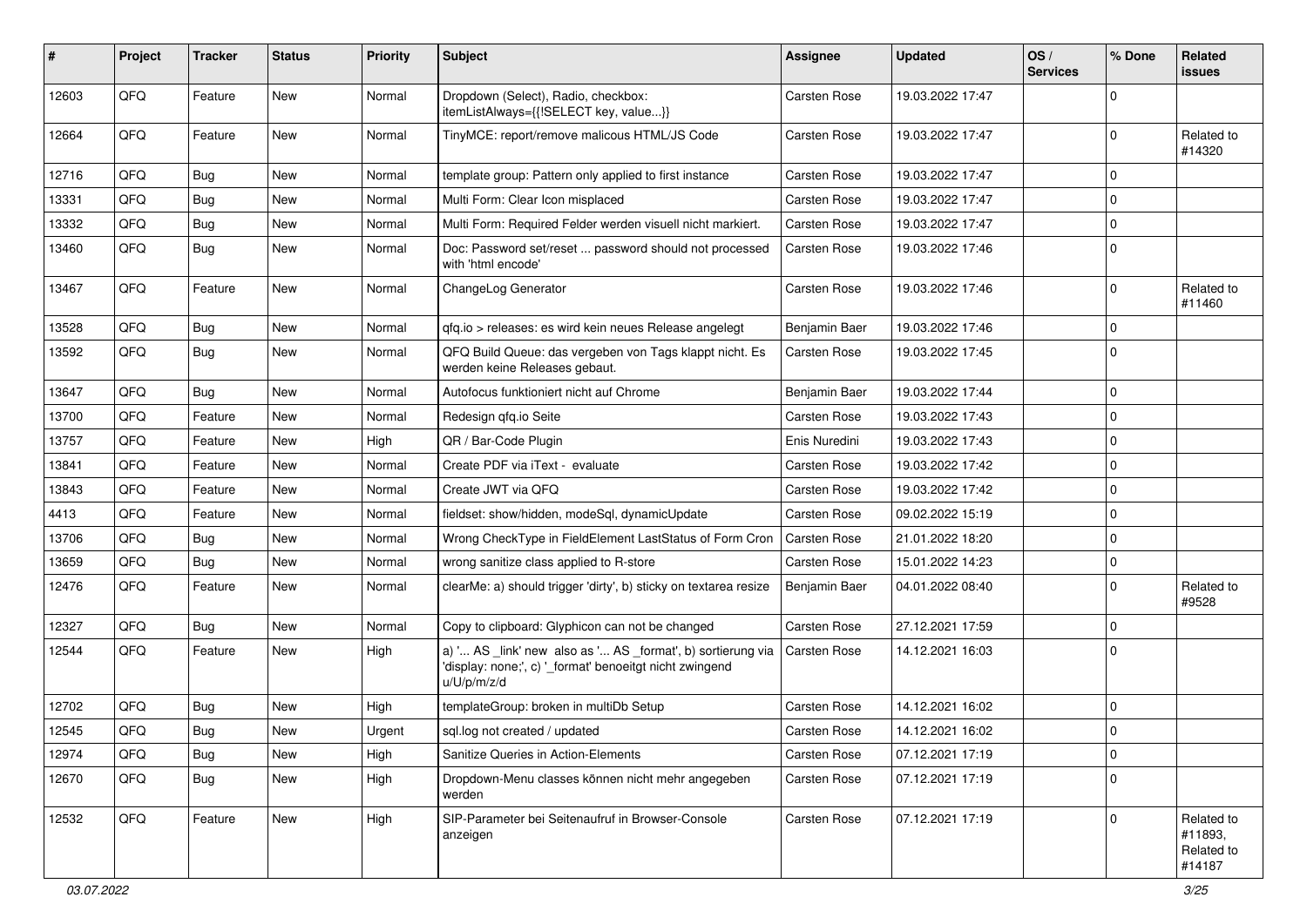| $\vert$ # | Project | <b>Tracker</b> | <b>Status</b> | <b>Priority</b> | <b>Subject</b>                                                                                                 | Assignee            | <b>Updated</b>   | OS/<br><b>Services</b> | % Done      | Related<br><b>issues</b>                      |
|-----------|---------|----------------|---------------|-----------------|----------------------------------------------------------------------------------------------------------------|---------------------|------------------|------------------------|-------------|-----------------------------------------------|
| 12513     | QFQ     | Bug            | New           | High            | Implement server side check of maxlength                                                                       | <b>Carsten Rose</b> | 07.12.2021 17:19 |                        | 0           |                                               |
| 12186     | QFQ     | Feature        | <b>New</b>    | High            | TinyMCE Config für Objekte                                                                                     | <b>Carsten Rose</b> | 07.12.2021 17:19 |                        | 0           | <b>Blocks</b><br>#12632                       |
| 10114     | QFQ     | Feature        | New           | High            | Symbol (Link): 'G:' (Glyphicon) replaced by 'i:' (icon)                                                        |                     | 07.12.2021 17:19 |                        | $\Omega$    | Related to<br>#3797,<br>Related to<br>#4194   |
| 11702     | QFQ     | Feature        | <b>New</b>    | Normal          | HTML Special Char makes no sense for 'allbut' if '&' is<br>forbidden                                           | <b>Carsten Rose</b> | 07.12.2021 16:35 |                        | $\Omega$    | Related to<br>#5112,<br>Related to<br>#14320  |
| 13354     | QFQ     | Feature        | <b>New</b>    | Normal          | Using Websocket in QFQ                                                                                         | <b>Carsten Rose</b> | 10.11.2021 15:47 |                        | $\mathbf 0$ |                                               |
| 9013      | QFQ     | <b>Bug</b>     | New           | Normal          | Error in Twig template not handled                                                                             | Carsten Rose        | 20.10.2021 13:43 |                        | $\mathbf 0$ |                                               |
| 5305      | QFQ     | Bug            | New           | Normal          | Upload FormElement: nicht disabled by readonly Form                                                            | Carsten Rose        | 16.06.2021 13:43 |                        | $\mathbf 0$ | Related to<br>#9347,<br>Related to<br>#9834   |
| 12679     | QFQ     | Feature        | <b>New</b>    | Normal          | tablesorter: custom column width                                                                               | <b>Carsten Rose</b> | 16.06.2021 11:10 |                        | $\mathbf 0$ |                                               |
| 9347      | QFQ     | Bug            | <b>New</b>    | High            | FE.type=upload with dynamic show/hidden: required not<br>detected                                              | <b>Carsten Rose</b> | 12.06.2021 10:40 |                        | 0           | Related to<br>#5305,<br>Related to<br>#12398  |
| 11460     | QFQ     | Feature        | <b>New</b>    | Normal          | Easier creation of changelog: gitchangelog                                                                     | <b>Carsten Rose</b> | 12.06.2021 10:20 |                        | 0           | Related to<br>#13467                          |
| 6261      | QFQ     | Feature        | New           | Normal          | Persistent SIP                                                                                                 | Carsten Rose        | 12.06.2021 09:07 |                        | 0           | Related to<br>#10819                          |
| 6723      | QFQ     | Feature        | New           | Normal          | Report QFQ Installation and Version                                                                            | <b>Carsten Rose</b> | 12.06.2021 09:07 |                        | 0           |                                               |
| 9348      | QFQ     | Feature        | New           | Normal          | defaultThumbnailSize: pre render thumbnails                                                                    | Carsten Rose        | 12.06.2021 09:05 |                        | $\mathbf 0$ |                                               |
| 7890      | QFQ     | Bug            | New           | Normal          | FormElement 'required': extraButtonInfo not aligned                                                            | Carsten Rose        | 11.06.2021 21:17 |                        | 0           | Related to<br>#11517                          |
| 9531      | QFQ     | <b>Bug</b>     | New           | High            | FE File: Dynamic Update / modeSql / required detected<br>even it not set                                       | Carsten Rose        | 11.06.2021 20:32 |                        | $\Omega$    | Related to<br>#12398                          |
| 11893     | QFQ     | Feature        | New           | High            | Broken SIP: a) only report one time, b) only report in main<br>column                                          | Carsten Rose        | 12.05.2021 12:13 |                        | 0           | Related to<br>#12532,<br>Related to<br>#14187 |
| 12412     | QFQ     | Feature        | New           | Normal          | Action/Escape qualifier 'e' (empty), '0': if given, an empty<br>string (or '0') will be treated as 'not found' | <b>Carsten Rose</b> | 08.05.2021 09:40 |                        | $\Omega$    | Related to<br>#12413,<br>Related to<br>#10012 |
| 12465     | QFG     | Feature        | New           | Normal          | QFQ Function: use in FE to fill StoreRecord                                                                    | Carsten Rose        | 05.05.2021 21:58 |                        | $\mathbf 0$ |                                               |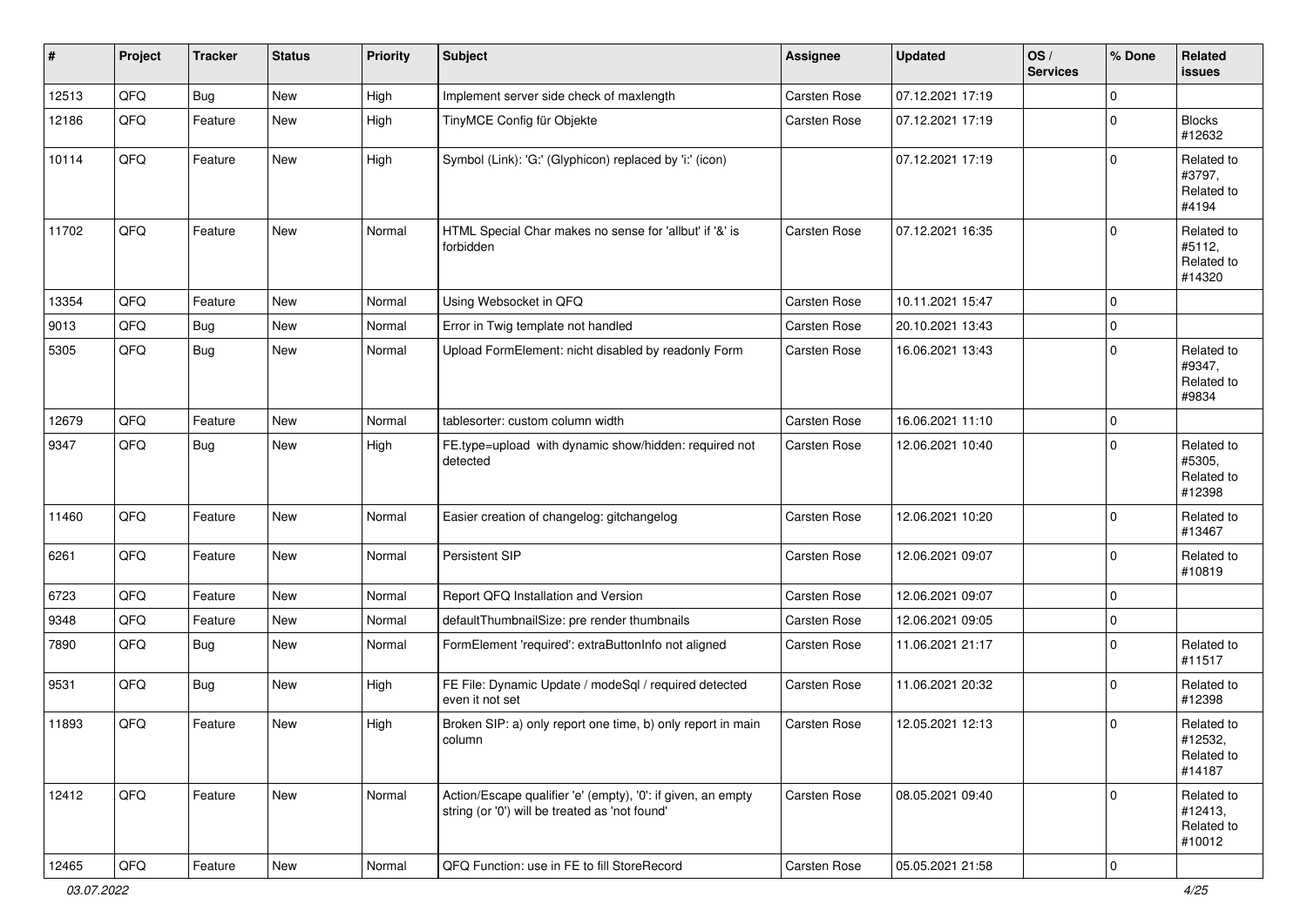| #     | Project | <b>Tracker</b> | <b>Status</b> | <b>Priority</b> | <b>Subject</b>                                                                   | Assignee            | <b>Updated</b>   | OS/<br><b>Services</b> | % Done      | <b>Related</b><br><b>issues</b>              |
|-------|---------|----------------|---------------|-----------------|----------------------------------------------------------------------------------|---------------------|------------------|------------------------|-------------|----------------------------------------------|
| 8962  | QFQ     | Feature        | <b>New</b>    | High            | allow for form fields with identical names                                       | <b>Carsten Rose</b> | 03.05.2021 21:14 |                        | 0           |                                              |
| 8668  | QFQ     | Bug            | <b>New</b>    | High            | Pill disabled: dyamic mode 'hidden' not respected - FE is still<br>required      | Carsten Rose        | 03.05.2021 21:14 |                        | 0           |                                              |
| 8431  | QFQ     | Bug            | New           | High            | autocron.php with wrong path                                                     | Carsten Rose        | 03.05.2021 21:14 |                        | 0           |                                              |
| 8083  | QFQ     | <b>Bug</b>     | <b>New</b>    | High            | FormEditor: primary table list does not respect<br>'indexDb={{indexData:Y}}'     | Carsten Rose        | 03.05.2021 21:14 |                        | 0           | Has duplicate<br>#6678                       |
| 7899  | QFQ     | Bug            | New           | High            | Fe.type=password / retype / required: always complain<br>about missing value     | <b>Carsten Rose</b> | 03.05.2021 21:14 |                        | $\mathbf 0$ |                                              |
| 7850  | QFQ     | Feature        | New           | High            | Upload records: non 'pathFileName' column                                        | Carsten Rose        | 03.05.2021 21:14 |                        | 0           |                                              |
| 7650  | QFQ     | Bug            | <b>New</b>    | High            | Optional do not show 'required' sign on FormElement                              | Carsten Rose        | 03.05.2021 21:14 |                        | 0           |                                              |
| 5715  | QFQ     | Feature        | <b>New</b>    | High            | PDF Caching                                                                      | Carsten Rose        | 03.05.2021 21:14 |                        | 0           | Related to<br>#5851.<br>Related to<br>#6357  |
| 5459  | QFQ     | <b>Bug</b>     | New           | High            | Multi DB: spread system tables between 'QFQ' and<br>'Data'-DB                    | Carsten Rose        | 03.05.2021 21:14 |                        | $\Omega$    | Related to<br>#4720                          |
| 5221  | QFQ     | Bug            | <b>New</b>    | High            | Download Dialog: Bleibt stehen in FF wenn Datei<br>automatisch gespeichert wird. | Carsten Rose        | 03.05.2021 21:14 |                        | $\Omega$    |                                              |
| 3727  | QFQ     | Feature        | <b>New</b>    | High            | Security: Session Hijacking erschweren                                           | Carsten Rose        | 03.05.2021 21:14 |                        | 0           |                                              |
| 12468 | QFQ     | Bug            | <b>New</b>    | Urgent          | Form: update Form.title after save                                               | Carsten Rose        | 03.05.2021 21:12 |                        | 0           |                                              |
| 11850 | QFQ     | Feature        | <b>New</b>    | Urgent          | Wizard Form: basierend auf einer Tabelle eine Form<br>anlegen.                   |                     | 03.05.2021 21:12 |                        | 0           | Blocked by<br>#8082                          |
| 11237 | QFQ     | Bug            | <b>New</b>    | High            | Radiobutton / parameter.buttonClass= btn-default - kein dirty<br>Trigger         | Benjamin Baer       | 03.05.2021 21:12 |                        | 0           | Related to<br>#10766                         |
| 11057 | QFQ     | Bug            | <b>New</b>    | High            | Checkboxes ohne span.checkmark im Report werden<br>ausgeblendet                  | Benjamin Baer       | 03.05.2021 21:12 |                        | $\Omega$    | Related to<br>#11039                         |
| 10766 | QFQ     | <b>Bug</b>     | <b>New</b>    | High            | Radiobutton / parameter.buttonClass=btn-default: dynamic<br>update               |                     | 03.05.2021 21:12 |                        | 0           | Related to<br>#11237                         |
| 10640 | QFQ     | Bug            | <b>New</b>    | High            | TypeAhead Tag: FE editierbar trotz readOnly                                      | Carsten Rose        | 03.05.2021 21:12 |                        | $\mathbf 0$ | Related to<br>#7795                          |
| 10508 | QFQ     | <b>Bug</b>     | New           | High            | Multi Form broken on Multi DB Instance                                           | Carsten Rose        | 03.05.2021 21:12 |                        | 0           |                                              |
| 10506 | QFQ     | Bug            | <b>New</b>    | High            | Template Group broken on MultiDB instance                                        | Carsten Rose        | 03.05.2021 21:12 |                        | $\Omega$    | Related to<br>#10505                         |
| 10081 | QFQ     | Bug            | New           | High            | Stale record lock after 'forbidden' character                                    | Carsten Rose        | 03.05.2021 21:12 |                        | $\mathbf 0$ | Related to<br>#10082,<br>Related to<br>#9789 |
| 10345 | QFQ     | Feature        | New           | Normal          | Templates - Patterns QFQ Style                                                   |                     | 03.05.2021 21:01 |                        | 0           | Related to<br>#10713                         |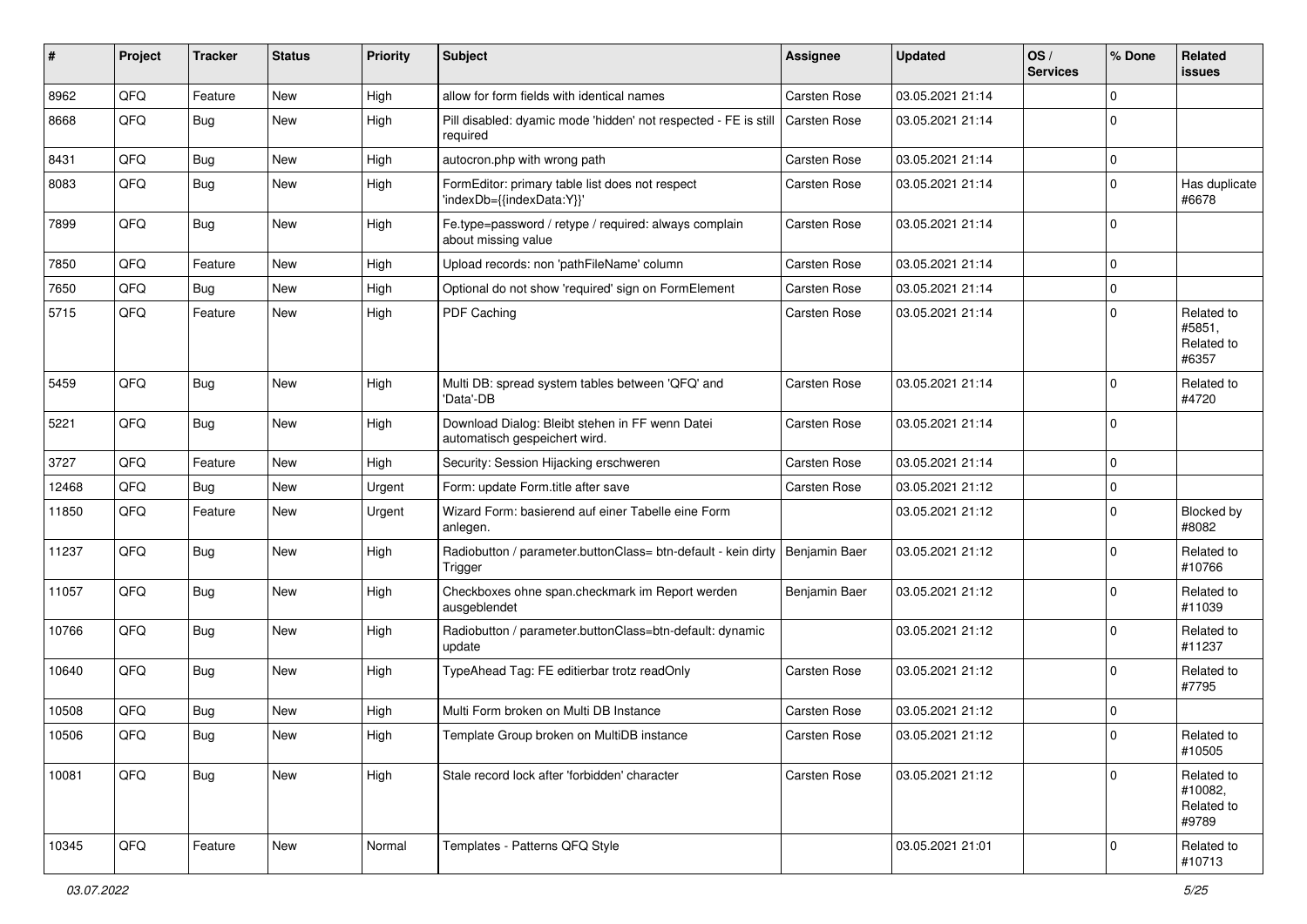| ∦     | Project | <b>Tracker</b> | <b>Status</b> | <b>Priority</b> | <b>Subject</b>                                                                                             | <b>Assignee</b>                                        | <b>Updated</b>   | OS/<br><b>Services</b> | % Done      | Related<br><b>issues</b>                      |                      |
|-------|---------|----------------|---------------|-----------------|------------------------------------------------------------------------------------------------------------|--------------------------------------------------------|------------------|------------------------|-------------|-----------------------------------------------|----------------------|
| 12119 | QFQ     | Feature        | New           | Normal          | AS paged: error message missing if there ist no 'r' argument.                                              | Carsten Rose                                           | 03.05.2021 20:51 |                        | $\mathbf 0$ |                                               |                      |
| 12163 | QFQ     | Feature        | New           | Normal          | Checkbox: table wrap                                                                                       | Carsten Rose                                           | 03.05.2021 20:51 |                        | 0           |                                               |                      |
| 11668 | QFQ     | <b>Bug</b>     | <b>New</b>    | Normal          | Play function.sql - problem with mysql                                                                     | Carsten Rose                                           | 03.05.2021 20:48 |                        | $\mathbf 0$ |                                               |                      |
| 11667 | QFQ     | Bug            | New           | Normal          | MySQL mariadb-server-10.3: Incorrect datetime value                                                        | Carsten Rose                                           | 03.05.2021 20:48 |                        | $\mathbf 0$ |                                               |                      |
| 11955 | QFQ     | Feature        | New           | Normal          | subrecord: new title option to set <th> attributes - e.g. to<br/>customize tablesorter options.</th>       | attributes - e.g. to<br>customize tablesorter options. | Carsten Rose     | 03.05.2021 20:47       |             | $\mathbf 0$                                   | Related to<br>#11775 |
| 11747 | QFQ     | Feature        | <b>New</b>    | Normal          | Maintenance Page with Redirect                                                                             | Carsten Rose                                           | 03.05.2021 20:47 |                        | $\mathbf 0$ | Related to<br>#11741                          |                      |
| 12480 | QFQ     | Feature        | <b>New</b>    | Normal          | If QFQ upgrade is running, block further request                                                           | <b>Carsten Rose</b>                                    | 03.05.2021 20:45 |                        | $\mathbf 0$ |                                               |                      |
| 12477 | QFQ     | Feature        | New           | Normal          | Support for refactoring: Form, FormElement, diverse<br>Tabellen/Spalten, tt-content Records                | Carsten Rose                                           | 03.05.2021 20:45 |                        | 0           |                                               |                      |
| 12474 | QFQ     | Feature        | <b>New</b>    | Normal          | Check BaseConfigURL if it is given and the the last char is '/'                                            | Carsten Rose                                           | 03.05.2021 20:45 |                        | $\mathbf 0$ |                                               |                      |
| 12413 | QFQ     | Feature        | New           | Normal          | STORE_TYPO3: enhance for {{be_users.email:T}},<br>{fe_users.email:T}}                                      | Carsten Rose                                           | 03.05.2021 20:45 |                        | 0           | Related to<br>#12412,<br>Related to<br>#10012 |                      |
| 12400 | QFQ     | Feature        | New           | Normal          | Tutorial ist in QFQ Doku, Wird in der Suche gefunden, es<br>gibt aber kein Menupunkt - Inhalt ueberpruefen | <b>Carsten Rose</b>                                    | 03.05.2021 20:45 |                        | $\mathbf 0$ |                                               |                      |
| 12269 | QFQ     | Feature        | <b>New</b>    | Normal          | 2FA - Login                                                                                                | Carsten Rose                                           | 03.05.2021 20:45 |                        | 0           |                                               |                      |
| 12162 | QFQ     | Feature        | <b>New</b>    | Normal          | FE.type=sendmail: personalized mailing (several mails) via<br>template                                     | <b>Carsten Rose</b>                                    | 03.05.2021 20:45 |                        | $\mathbf 0$ |                                               |                      |
| 12156 | QFQ     | Feature        | <b>New</b>    | Normal          | Form: Optional disable 'leave page'                                                                        |                                                        | 03.05.2021 20:45 |                        | 0           |                                               |                      |
| 12109 | QFQ     | Feature        | <b>New</b>    | Normal          | Donwload Link: Plain, SIP, Persistent Link, Peristent SIP -<br>new notation                                | Carsten Rose                                           | 03.05.2021 20:45 |                        | $\Omega$    | Related to<br>#12085                          |                      |
| 12135 | QFQ     | Feature        | <b>New</b>    | Normal          | Subrecord: Notiz                                                                                           |                                                        | 24.04.2021 16:58 |                        | $\mathbf 0$ |                                               |                      |
| 12330 | QFQ     | Feature        | <b>New</b>    | Normal          | Copy to input field / text area / TinyMCE                                                                  | <b>Carsten Rose</b>                                    | 07.04.2021 09:01 |                        | 0           |                                               |                      |
| 10080 | QFQ     | Feature        | New           | Normal          | Popup on 'save' / 'close': configure dialog (answer<br>yes/no/cancle/)                                     | Carsten Rose                                           | 28.03.2021 20:52 |                        | $\Omega$    | Is duplicate of<br>#12262                     |                      |
| 12187 | QFQ     | Bug            | <b>New</b>    | Normal          | Trigger FormAsFile() via Report: probably problem with multi<br>DB setup                                   | <b>Carsten Rose</b>                                    | 20.03.2021 21:20 |                        | $\mathbf 0$ |                                               |                      |
| 10714 | QFQ     | Feature        | New           | Normal          | multi Table Form                                                                                           | <b>Carsten Rose</b>                                    | 16.03.2021 18:44 |                        | 0           |                                               |                      |
| 8217  | QFQ     | Feature        | New           | Normal          | if-elseif-else construct                                                                                   | Carsten Rose                                           | 16.03.2021 18:41 |                        | $\mathbf 0$ | Related to<br>#10716                          |                      |
| 11516 | QFO     | Feature        | New           | Normal          | Multi Page Form (Previous/Next Buttons)                                                                    | Carsten Rose                                           | 16.03.2021 17:52 |                        | $\mathbf 0$ |                                               |                      |
| 12146 | QFQ     | Feature        | New           | Normal          | Autocron Job: Anzeigen wann der naechste Job ausgefuehrt<br>wird, resp das er nicht ausgefuehrt wird       | Carsten Rose                                           | 15.03.2021 15:23 |                        | $\mathbf 0$ |                                               |                      |
| 12133 | QFG     | Bug            | New           | Normal          | NPM, phpSpreadSheet aktualisieren                                                                          | Carsten Rose                                           | 15.03.2021 09:04 |                        | $\pmb{0}$   |                                               |                      |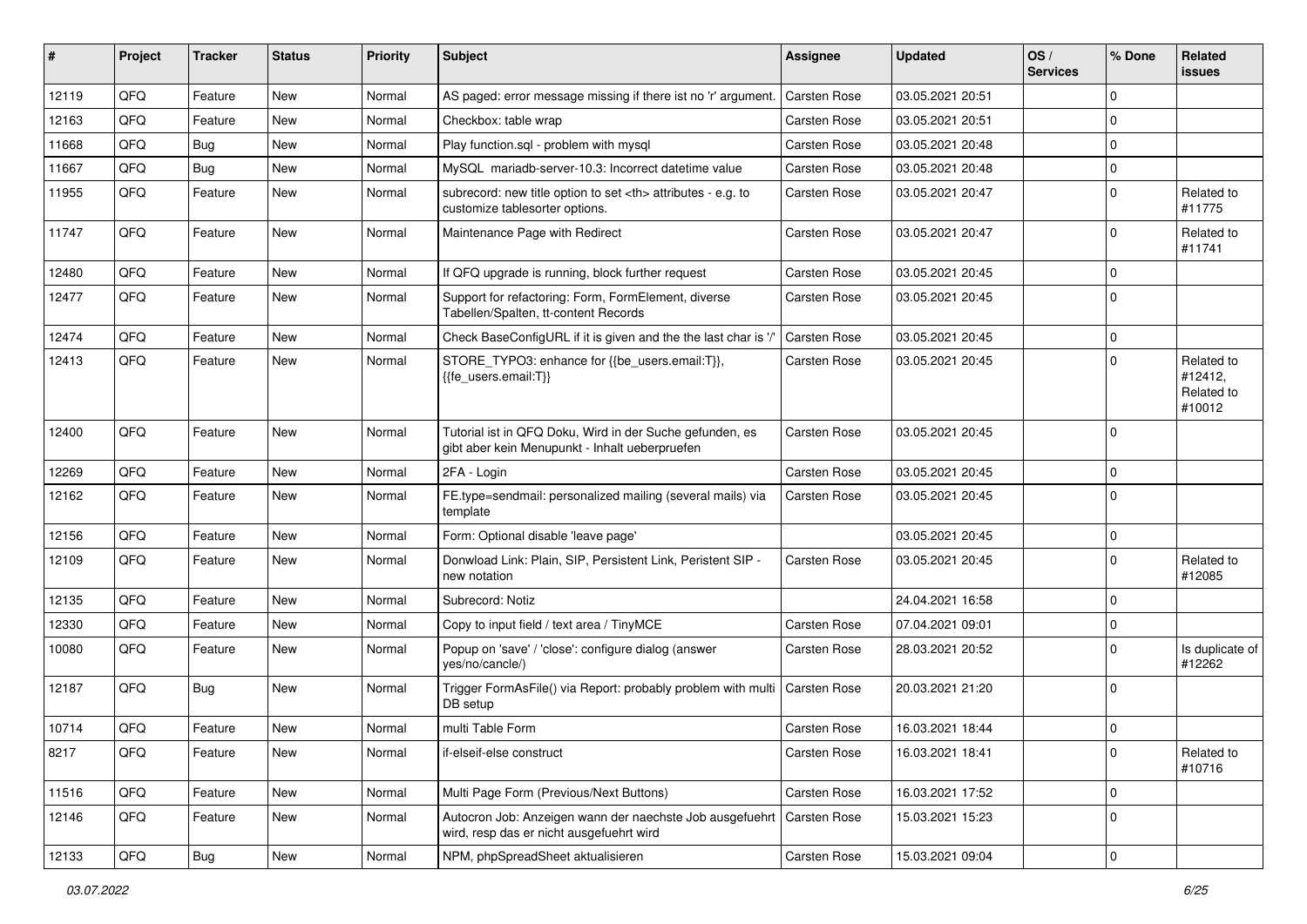| #     | Project | <b>Tracker</b> | <b>Status</b> | <b>Priority</b> | <b>Subject</b>                                                                     | Assignee            | <b>Updated</b>   | OS/<br><b>Services</b> | % Done       | Related<br><b>issues</b>                                             |
|-------|---------|----------------|---------------|-----------------|------------------------------------------------------------------------------------|---------------------|------------------|------------------------|--------------|----------------------------------------------------------------------|
| 8187  | QFQ     | Feature        | New           | Normal          | Subrecord: enable/hide new button - make new/edit/delete<br>customizeable.         | Carsten Rose        | 06.03.2021 18:44 |                        | $\Omega$     | Related to<br>#11326                                                 |
| 12045 | QFQ     | Bug            | <b>New</b>    | Normal          | templateGroup afterSave FE: Aufruf ohne<br>sqlHonorFormElements funktioniert nicht | <b>Carsten Rose</b> | 18.02.2021 16:33 |                        | 0            |                                                                      |
| 12040 | QFQ     | Bug            | <b>New</b>    | Normal          | FE Mode 'hidden' für zwei FEs auf einer Zeile                                      | Carsten Rose        | 18.02.2021 10:13 |                        | $\Omega$     |                                                                      |
| 12039 | QFQ     | Feature        | <b>New</b>    | Normal          | Missing htmlSpecialChar() in pre processing on form submit                         |                     | 18.02.2021 00:09 |                        | $\Omega$     | Related to<br>#14320                                                 |
| 12024 | QFQ     | Feature        | <b>New</b>    | Normal          | Excel Export: text columns by default decode<br>htmlspeciachar()                   | Carsten Rose        | 17.02.2021 23:55 |                        | $\Omega$     | Related to<br>#12022                                                 |
| 12038 | QFQ     | Feature        | New           | Normal          | a) STORE_VAR: filenameOnlyStripUniq, b) SP:<br>QSTRIPUNIQ()                        |                     | 17.02.2021 23:55 |                        | $\mathbf 0$  |                                                                      |
| 12023 | QFQ     | Feature        | <b>New</b>    | Normal          | MySQL Stored Precdure: QDECODESPECIALCHAR()                                        | Carsten Rose        | 16.02.2021 11:16 |                        | 0            | Related to<br>#12022                                                 |
| 11775 | QFQ     | Feature        | <b>New</b>    | Normal          | Subrecord Tooltip pro Feld                                                         | Carsten Rose        | 18.12.2020 15:22 |                        | $\Omega$     | Related to<br>#11955                                                 |
| 11752 | QFQ     | <b>Bug</b>     | New           | Normal          | checkbox renders multiple input elements with same name                            | Carsten Rose        | 17.12.2020 14:58 |                        | $\mathbf 0$  | Related to<br>#11750                                                 |
| 11716 | QFQ     | Feature        | <b>New</b>    | Normal          | Form an beliebiger Stelle im Report anzeigen                                       |                     | 09.12.2020 09:47 |                        | 0            |                                                                      |
| 11715 | QFQ     | Bug            | <b>New</b>    | Normal          | acceptZeroAsRequired and requiredOffButMark do not<br>coincide                     |                     | 08.12.2020 12:13 |                        | $\Omega$     |                                                                      |
| 11695 | QFQ     | <b>Bug</b>     | New           | Normal          | MultiForm required FE Error                                                        | <b>Carsten Rose</b> | 04.12.2020 13:34 |                        | $\mathbf{0}$ |                                                                      |
| 11534 | QFQ     | Feature        | <b>New</b>    | Normal          | Report: Action on selected rows - Table batchprocessing<br>feature                 |                     | 18.11.2020 08:15 |                        | 0            |                                                                      |
| 11535 | QFQ     | Feature        | <b>New</b>    | Normal          | Ability to create SQL columns in frontend QFQ forms                                |                     | 17.11.2020 12:11 |                        | 0            |                                                                      |
| 11523 | QFQ     | Feature        | New           | Normal          | Mit dynamic Update erkennen, ob Upload gemacht wurde                               | <b>Carsten Rose</b> | 13.11.2020 15:07 |                        | $\Omega$     | Related to<br>#9533                                                  |
| 11522 | QFQ     | <b>Bug</b>     | <b>New</b>    | Normal          | Aus/Einblenden von Reitern                                                         |                     | 13.11.2020 14:58 |                        | $\Omega$     |                                                                      |
| 10937 | QFQ     | Bug            | <b>New</b>    | Normal          | Fehler mit abhängigen Select- Feldern beim Positionieren                           | <b>Carsten Rose</b> | 12.11.2020 23:45 |                        | 0            |                                                                      |
| 10759 | QFQ     | <b>Bug</b>     | <b>New</b>    | Normal          | emptyMeansNull - Feld falsch aktualisiert                                          |                     | 12.11.2020 23:45 |                        | $\mathbf{0}$ |                                                                      |
| 10704 | QFQ     | <b>Bug</b>     | <b>New</b>    | Normal          | wkhtml problem rendering fullCalendar.js / fabric.js >><br>successor: puppeteer    | Carsten Rose        | 12.11.2020 23:45 |                        | $\Omega$     | Related to<br>#5024,<br>Related to<br>#4650.<br>Related to<br>#10715 |
| 10588 | QFQ     | <b>Bug</b>     | New           | Normal          | typeahed Tag: Doku anpassen                                                        | Carsten Rose        | 12.11.2020 23:45 |                        | 0            |                                                                      |
| 11504 | QFQ     | Feature        | New           | Normal          | Dynamic Update: Button text update for 'Save',' Close' &<br>'Delete'               | <b>Carsten Rose</b> | 12.11.2020 23:44 |                        | 0            |                                                                      |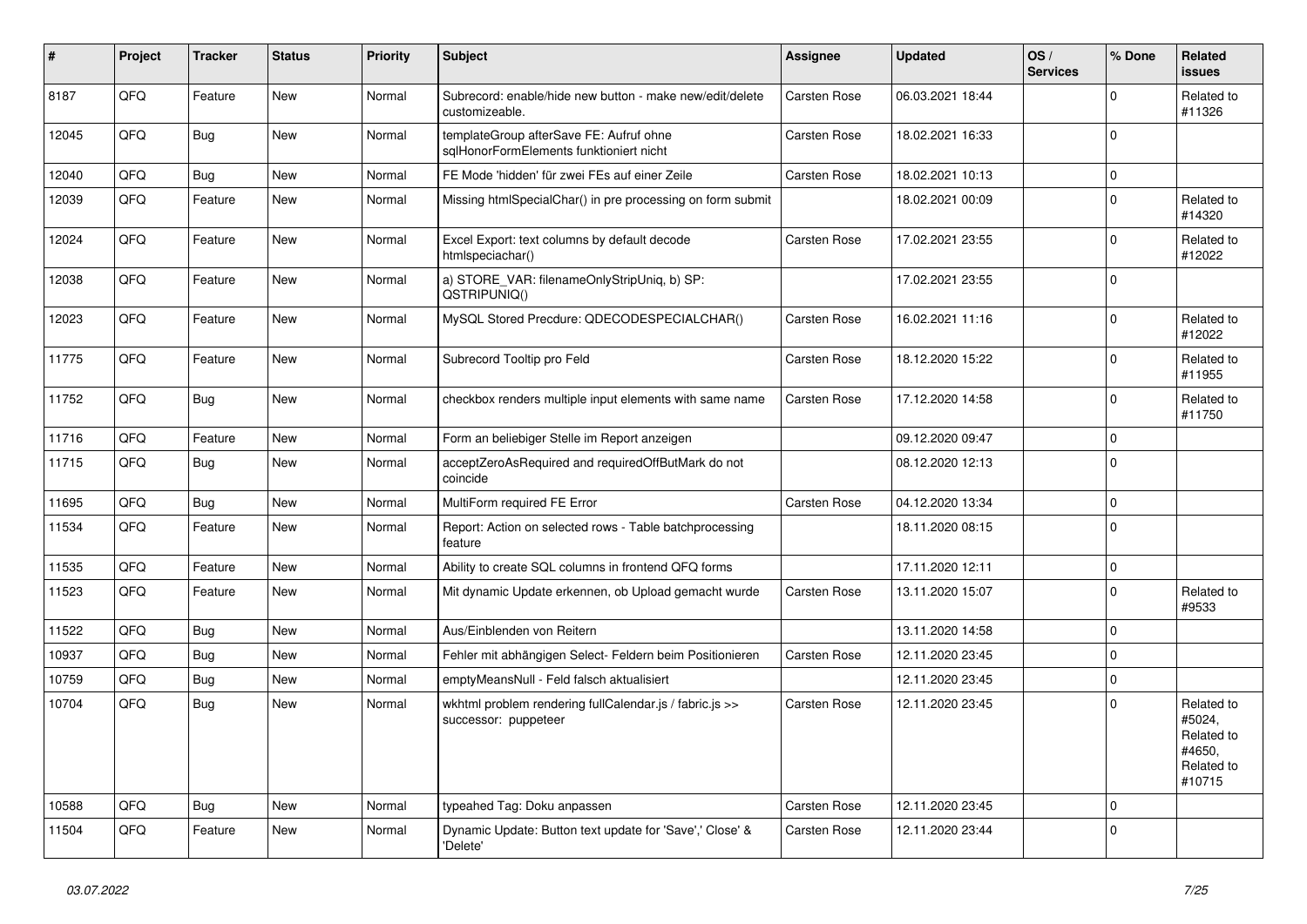| #     | Project | <b>Tracker</b> | <b>Status</b> | <b>Priority</b> | <b>Subject</b>                                                                                     | <b>Assignee</b>     | <b>Updated</b>   | OS/<br><b>Services</b> | % Done      | <b>Related</b><br><b>issues</b> |
|-------|---------|----------------|---------------|-----------------|----------------------------------------------------------------------------------------------------|---------------------|------------------|------------------------|-------------|---------------------------------|
| 11239 | QFQ     | <b>Bug</b>     | <b>New</b>    | Normal          | Radiobutton (plain): horizontales Rendern abhängig vom<br>Datentyp in der Datenbank                | Carsten Rose        | 30.09.2020 18:37 |                        | $\Omega$    |                                 |
| 11195 | QFQ     | <b>Bug</b>     | <b>New</b>    | Low             | Dynamic Update: Note not updated if new text is empty<br>(v20.4)                                   |                     | 25.09.2020 11:14 |                        | $\Omega$    |                                 |
| 11080 | QFQ     | Feature        | <b>New</b>    | Normal          | Send MQTT messages                                                                                 | Carsten Rose        | 29.08.2020 19:49 |                        | $\mathbf 0$ |                                 |
| 10996 | QFQ     | Feature        | <b>New</b>    | Normal          | Download video via sip: no seek                                                                    | Carsten Rose        | 12.08.2020 14:18 |                        | $\mathbf 0$ |                                 |
| 10976 | QFQ     | Feature        | <b>New</b>    | Normal          | Excel Export Verbesserungen                                                                        | Carsten Rose        | 06.08.2020 10:56 |                        | $\mathbf 0$ |                                 |
| 10890 | QFQ     | Bug            | <b>New</b>    | Normal          | AutoCron hangs                                                                                     |                     | 20.07.2020 13:56 |                        | $\mathbf 0$ |                                 |
| 10874 | QFQ     | Feature        | <b>New</b>    | Normal          | Erstellen eines Foreign Keys in der Tabelle "FormElement"                                          |                     | 13.07.2020 10:11 |                        | $\mathbf 0$ |                                 |
| 10819 | QFQ     | Feature        | <b>New</b>    | Normal          | Persistent SIP - second try                                                                        | Carsten Rose        | 29.06.2020 23:02 |                        | $\mathbf 0$ | Related to<br>#6261             |
| 10763 | QFQ     | Feature        | <b>New</b>    | Normal          | form accessed and submitted despite logout?                                                        |                     | 16.06.2020 11:43 |                        | $\mathbf 0$ |                                 |
| 3432  | QFQ     | Feature        | New           | Normal          | subrecord: dynamicUpdate                                                                           | Carsten Rose        | 11.06.2020 21:10 |                        | $\mathbf 0$ | Related to<br>#5691             |
| 10658 | QFQ     | Bug            | <b>New</b>    | Normal          | processReadOnly broken                                                                             | <b>Carsten Rose</b> | 27.05.2020 17:55 |                        | $\mathbf 0$ |                                 |
| 5345  | QFQ     | Feature        | <b>New</b>    | Normal          | Report: UPDATE / INSERT / DELETE statements should<br>trigger subqueries, depending on the result. | Carsten Rose        | 27.05.2020 16:11 |                        | $\Omega$    |                                 |
| 10593 | QFQ     | Feature        | <b>New</b>    | Normal          | label2: text behind input element                                                                  | <b>Carsten Rose</b> | 16.05.2020 10:57 |                        | $\mathbf 0$ |                                 |
| 5559  | QFQ     | Bug            | <b>New</b>    | Normal          | FE.type = Upload: 'accept' might contain variables                                                 | Carsten Rose        | 11.05.2020 21:23 |                        | $\mathbf 0$ |                                 |
| 10384 | QFQ     | Feature        | <b>New</b>    | Normal          | Parameter Exchange QFQ Instances                                                                   |                     | 07.05.2020 09:38 |                        | $\mathbf 0$ |                                 |
| 10322 | QFQ     | <b>Bug</b>     | New           | Normal          | FormElement / Radio: missing column 'enum' >> FE not<br>reported                                   | Carsten Rose        | 07.05.2020 09:37 |                        | $\mathbf 0$ |                                 |
| 10119 | QFQ     | Feature        | <b>New</b>    | Normal          | Dropdown (selectlist) & TypeAhead: format and catagorize<br>list                                   | Carsten Rose        | 07.05.2020 09:36 |                        | $\mathbf 0$ |                                 |
| 10082 | QFQ     | Bug            | <b>New</b>    | Normal          | FE.type=SELECT - 'sanatize' Class                                                                  | Carsten Rose        | 07.05.2020 09:36 |                        | $\Omega$    | Related to<br>#10081            |
| 4050  | QFQ     | Feature        | <b>New</b>    | Normal          | sql.log: 1) FormElement ID which causes a specific action,<br>2) Result in the same row.           | Carsten Rose        | 15.04.2020 11:35 |                        | $\Omega$    | Related to<br>#5458             |
| 10324 | QFQ     | <b>Bug</b>     | <b>New</b>    | Normal          | Excel Export mit Template funktioniert nur, wenn Template<br>vor uid kommt                         |                     | 30.03.2020 11:20 |                        | $\mathbf 0$ | Related to<br>#10257            |
| 9811  | QFQ     | Feature        | <b>New</b>    | Normal          | Report: tag every n'th row                                                                         | Carsten Rose        | 01.02.2020 23:22 |                        | $\mathbf 0$ |                                 |
| 9783  | QFQ     | Bug            | <b>New</b>    | Normal          | Email with special characters                                                                      | <b>Carsten Rose</b> | 01.02.2020 23:22 |                        | $\mathbf 0$ |                                 |
| 9781  | QFQ     | Feature        | <b>New</b>    | Normal          | Button: CSS class to make buttons smaller                                                          | Carsten Rose        | 01.02.2020 23:22 |                        | $\mathbf 0$ |                                 |
| 9707  | QFQ     | Feature        | <b>New</b>    | Normal          | SIP security: encode pageld and check pageld on decode                                             | Carsten Rose        | 01.02.2020 23:22 |                        | $\mathbf 0$ |                                 |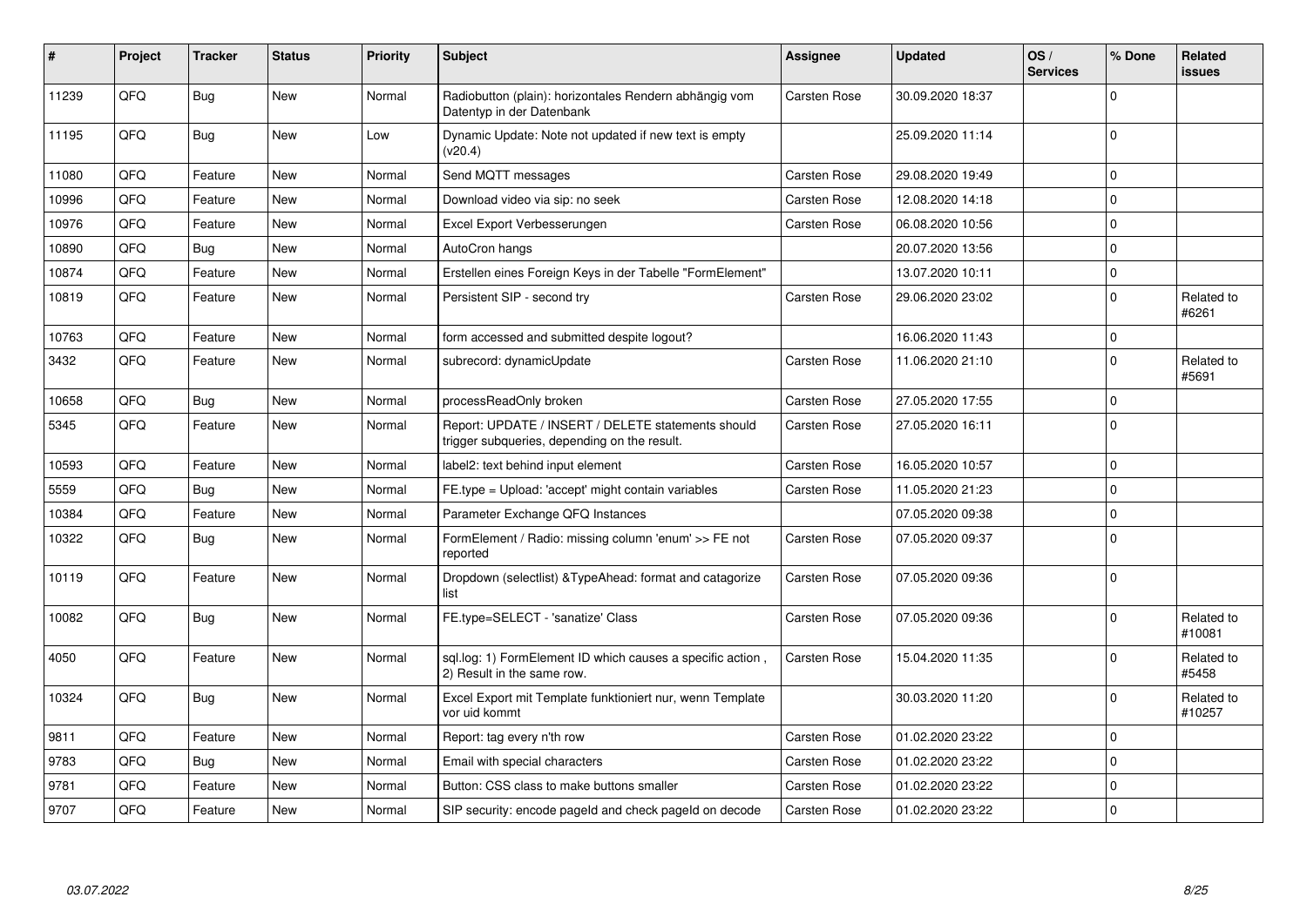| $\sharp$ | Project | <b>Tracker</b> | <b>Status</b> | <b>Priority</b> | <b>Subject</b>                                                                                         | Assignee            | <b>Updated</b>   | OS/<br><b>Services</b> | % Done       | Related<br><b>issues</b>                                             |
|----------|---------|----------------|---------------|-----------------|--------------------------------------------------------------------------------------------------------|---------------------|------------------|------------------------|--------------|----------------------------------------------------------------------|
| 9706     | QFQ     | Feature        | <b>New</b>    | Normal          | Multi File Upload (hidden template group)                                                              | Carsten Rose        | 01.02.2020 23:22 |                        | $\Omega$     | Related to<br>#7521,<br>Related to<br>#5562,<br>Related to<br>#13330 |
| 9537     | QFQ     | Feature        | <b>New</b>    | Normal          | FormEditor: Edit fieldset in FrontEnd                                                                  | <b>Carsten Rose</b> | 01.02.2020 23:22 |                        | 0            |                                                                      |
| 9533     | QFQ     | <b>Bug</b>     | <b>New</b>    | Normal          | FE.type=upload: Check in 'beforeSave' if upload is given                                               | Carsten Rose        | 01.02.2020 23:22 |                        | $\Omega$     | Related to<br>#11523                                                 |
| 9352     | QFQ     | Feature        | New           | Normal          | FE 'Native' fire slaveld, sqlAfter, sqlIns                                                             | Carsten Rose        | 01.02.2020 23:22 |                        | 0            |                                                                      |
| 9317     | QFQ     | Bug            | <b>New</b>    | Normal          | FE.type=note: with dynamic show/hidden an empty label<br>causes trouble                                | <b>Carsten Rose</b> | 01.02.2020 23:22 |                        | $\Omega$     |                                                                      |
| 9208     | QFQ     | Feature        | New           | Normal          | Manage 'recent' records                                                                                | <b>Carsten Rose</b> | 01.02.2020 23:22 |                        | $\mathbf{0}$ |                                                                      |
| 9177     | QFQ     | <b>Bug</b>     | <b>New</b>    | Normal          | Bug? QFQ tries to save an action FE, which has real<br>existing column name                            | Carsten Rose        | 01.02.2020 23:22 |                        | $\Omega$     |                                                                      |
| 9136     | QFQ     | Feature        | <b>New</b>    | Normal          | Create ZIP files with dynamic PDFs                                                                     | <b>Carsten Rose</b> | 01.02.2020 23:22 |                        | 0            |                                                                      |
| 9129     | QFQ     | Feature        | <b>New</b>    | Normal          | sqlValidate: Message as notification, not as error                                                     | Carsten Rose        | 01.02.2020 23:22 |                        | $\Omega$     | Related to<br>#9128                                                  |
| 9128     | QFQ     | Feature        | New           | Normal          | Error Message: not replaced variables- a) replace back to<br>'{{', b) underline                        | Carsten Rose        | 01.02.2020 23:22 |                        | $\Omega$     | Related to<br>#9129                                                  |
| 9127     | QFQ     | Bug            | <b>New</b>    | Normal          | Error Message: change 'roll over' color - text not readable                                            | Carsten Rose        | 01.02.2020 23:22 |                        | 0            |                                                                      |
| 8975     | QFQ     | Feature        | New           | Normal          | Report Notation: 2.0                                                                                   | Carsten Rose        | 01.02.2020 23:22 |                        | 0            | Related to<br>#8963                                                  |
| 8806     | QFQ     | Feature        | <b>New</b>    | Normal          | SQL Function nl2br                                                                                     | Carsten Rose        | 01.02.2020 23:22 |                        | $\mathbf{0}$ |                                                                      |
| 8719     | QFQ     | Feature        | <b>New</b>    | Normal          | extraButtonLock: add support for 0/1                                                                   | Carsten Rose        | 01.02.2020 23:22 |                        | $\mathbf 0$  |                                                                      |
| 8336     | QFQ     | Feature        | New           | Normal          | Form > modified > Close New: a) Optional disable popup, b)<br>custom text, c) mode on save: close stay | Carsten Rose        | 01.02.2020 23:22 |                        | $\Omega$     | Related to<br>#8335                                                  |
| 8089     | QFQ     | Feature        | New           | Normal          | Copy/Paste for FormElements                                                                            | Carsten Rose        | 01.02.2020 23:22 |                        | 0            |                                                                      |
| 8049     | QFQ     | Bug            | New           | Normal          | FE.type=note, column 'value': text moves some pixel to top<br>after save                               | Carsten Rose        | 01.02.2020 23:22 |                        | $\Omega$     |                                                                      |
| 7924     | QFQ     | Feature        | New           | Normal          | Radio/Checkbox with Tooltip                                                                            | Carsten Rose        | 01.02.2020 23:22 |                        | 0            |                                                                      |
| 7812     | QFQ     | Feature        | New           | Normal          | FE 'Subrecord' - new option 'subrecordShowFilter',<br>'subrecordPaging'                                | Carsten Rose        | 01.02.2020 23:22 |                        | $\Omega$     |                                                                      |
| 7795     | QFQ     | Bug            | <b>New</b>    | Normal          | Readonly Form: Typeahead-Felder                                                                        | <b>Carsten Rose</b> | 01.02.2020 23:22 |                        | 0            | Related to<br>#10640                                                 |
| 7685     | QFQ     | <b>Bug</b>     | <b>New</b>    | Normal          | Open FormElement from QFQ error message and save<br>modified record: error about missing {{formId:F}}  | Carsten Rose        | 01.02.2020 23:22 |                        | $\Omega$     |                                                                      |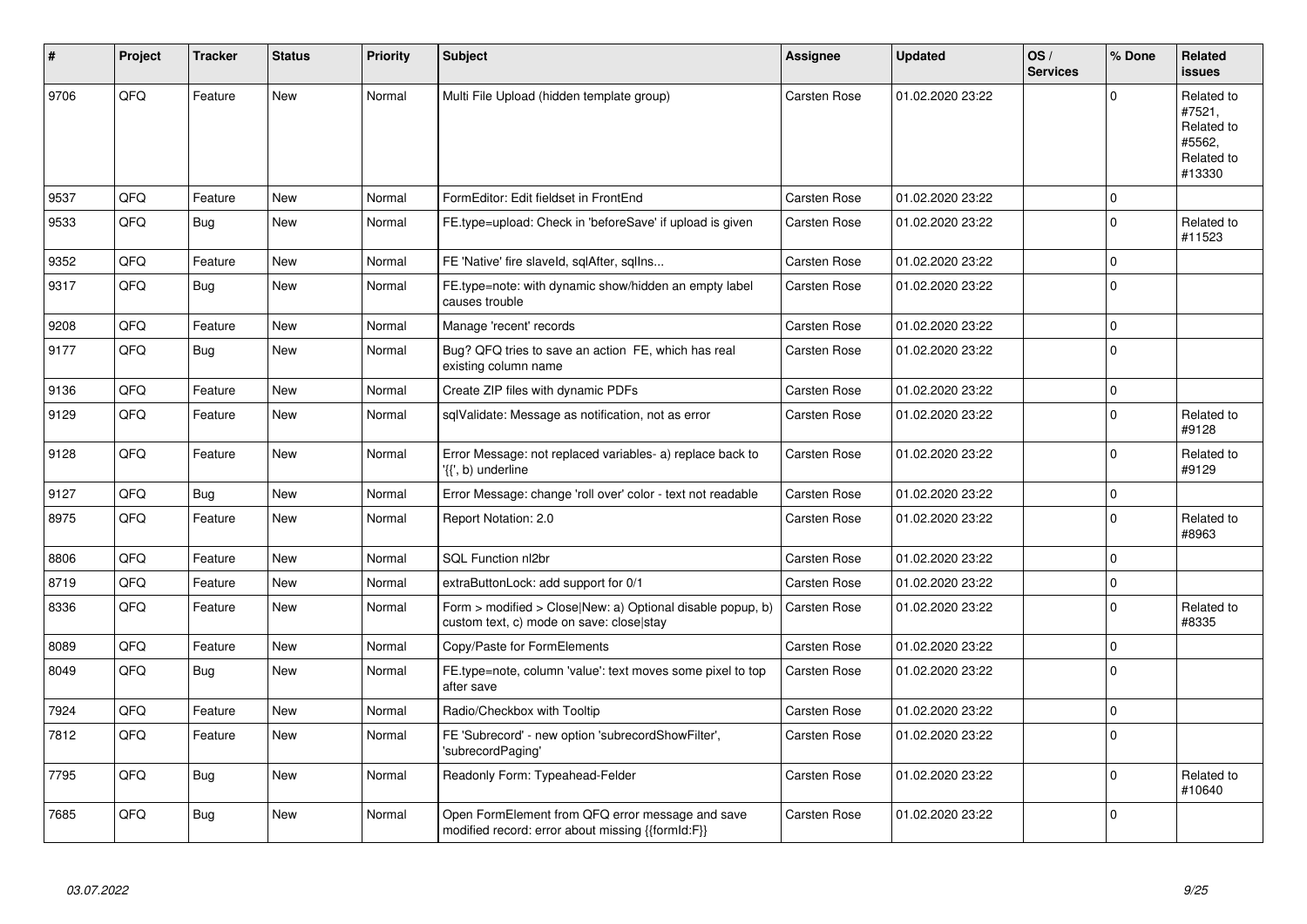| $\vert$ # | Project | <b>Tracker</b> | <b>Status</b> | <b>Priority</b> | <b>Subject</b>                                                                 | Assignee            | Updated          | OS/<br><b>Services</b> | % Done       | <b>Related</b><br>issues |
|-----------|---------|----------------|---------------|-----------------|--------------------------------------------------------------------------------|---------------------|------------------|------------------------|--------------|--------------------------|
| 7547      | QFQ     | Bug            | <b>New</b>    | Normal          | Error Message in afterSave: wrong parameter column<br>reported                 | Carsten Rose        | 01.02.2020 23:22 |                        | $\mathbf 0$  |                          |
| 7524      | QFQ     | <b>Bug</b>     | <b>New</b>    | Normal          | QFQ throws a 'General Error' if 'fileadmin/protected/log/' is<br>not writeable | Carsten Rose        | 01.02.2020 23:22 |                        | $\mathbf{0}$ |                          |
| 7520      | QFQ     | Feature        | <b>New</b>    | Normal          | QR Code:  AS _qr ( AS _link)                                                   | <b>Carsten Rose</b> | 01.02.2020 23:22 |                        | $\pmb{0}$    |                          |
| 7519      | QFQ     | Feature        | <b>New</b>    | Normal          | Select: Multi                                                                  | Carsten Rose        | 01.02.2020 23:22 |                        | $\Omega$     |                          |
| 7513      | QFQ     | <b>Bug</b>     | <b>New</b>    | Normal          | Radios not correct aligned                                                     | <b>Carsten Rose</b> | 01.02.2020 23:22 |                        | $\mathbf 0$  |                          |
| 7512      | QFQ     | <b>Bug</b>     | <b>New</b>    | Normal          | FE: inputType=number >> 'pattern' is not respected                             | Carsten Rose        | 01.02.2020 23:22 |                        | $\pmb{0}$    |                          |
| 7109      | QFQ     | Feature        | New           | Normal          | Dynamic Updates: row/element hide                                              | <b>Carsten Rose</b> | 01.02.2020 23:22 |                        | $\pmb{0}$    | Has duplicate<br>#4081   |
| 7002      | QFQ     | <b>Bug</b>     | <b>New</b>    | Normal          | Dynamic Update: row does not disappear / appear                                | Carsten Rose        | 01.02.2020 23:22 |                        | $\Omega$     |                          |
| 4082      | QFQ     | Feature        | <b>New</b>    | Normal          | Dynamic Update: modeSql - useful default                                       | <b>Carsten Rose</b> | 01.02.2020 23:22 |                        | $\pmb{0}$    |                          |
| 9602      | QFQ     | Feature        | <b>New</b>    | Normal          | Form definition as JSON                                                        | <b>Carsten Rose</b> | 01.02.2020 23:21 |                        | $\mathbf 0$  | Related to<br>#9600      |
| 7683      | QFQ     | Feature        | <b>New</b>    | Normal          | Special column names in '{{ SELECT  AS _link }}' should<br>be detected         | <b>Carsten Rose</b> | 01.02.2020 23:21 |                        | $\mathbf 0$  |                          |
| 7681      | QFQ     | Feature        | <b>New</b>    | Normal          | Optional switch off 'check for modified record'                                | Carsten Rose        | 01.02.2020 23:21 |                        | $\mathbf{0}$ |                          |
| 7574      | QFQ     | <b>Bug</b>     | New           | Normal          | Substitute error: form element not reported / dont parse<br>Form.note          | <b>Carsten Rose</b> | 01.02.2020 23:21 |                        | $\pmb{0}$    |                          |
| 7521      | QFQ     | Feature        | <b>New</b>    | Normal          | TemplateGroup: fe.type=upload                                                  | Carsten Rose        | 01.02.2020 23:21 |                        | $\mathbf 0$  | Related to<br>#9706      |
| 7481      | QFQ     | Feature        | New           | Normal          | Detect 'BaseUrl' automatically                                                 | <b>Carsten Rose</b> | 01.02.2020 23:21 |                        | $\mathbf 0$  |                          |
| 7342      | QFQ     | Feature        | New           | Normal          | add content = hide this                                                        | Carsten Rose        | 01.02.2020 23:21 |                        | $\pmb{0}$    |                          |
| 7280      | QFQ     | Feature        | New           | Normal          | recently used table                                                            | <b>Carsten Rose</b> | 01.02.2020 23:21 |                        | $\mathbf 0$  |                          |
| 7261      | QFQ     | Bug            | <b>New</b>    | Normal          | Report pathFilename for user without path, only the filename                   | Carsten Rose        | 01.02.2020 23:21 |                        | $\pmb{0}$    |                          |
| 7239      | QFQ     | Feature        | New           | Normal          | TinyMCE: html tag whitelist                                                    | <b>Carsten Rose</b> | 01.02.2020 23:21 |                        | $\mathbf 0$  | Related to<br>#14320     |
| 7219      | QFQ     | Bug            | <b>New</b>    | Normal          | typeSheadSql / typeAheadSqlPrefetch: change to curly<br>braces                 | Carsten Rose        | 01.02.2020 23:21 |                        | $\mathbf 0$  |                          |
| 7175      | QFQ     | Feature        | <b>New</b>    | Normal          | Upload: md5 hash as filename                                                   | Carsten Rose        | 01.02.2020 23:21 |                        | $\mathbf 0$  |                          |
| 7119      | QFQ     | Feature        | <b>New</b>    | Normal          | Upload: scaleDownWidth, scaleDownHeight                                        | Carsten Rose        | 01.02.2020 23:21 |                        | 0            |                          |
| 7102      | QFQ     | Feature        | <b>New</b>    | Normal          | Comment sign in report: '#' and '--'                                           | <b>Carsten Rose</b> | 01.02.2020 23:21 |                        | $\mathbf 0$  |                          |
| 7099      | QFQ     | Feature        | <b>New</b>    | Normal          | Redesign FormEditor                                                            | Carsten Rose        | 01.02.2020 23:21 |                        | $\pmb{0}$    |                          |
| 7014      | QFQ     | Bug            | <b>New</b>    | Normal          | Sending invalid emails succeeds when<br>debug.redirectAllMailTo is set         | Carsten Rose        | 01.02.2020 23:21 |                        | $\mathbf 0$  |                          |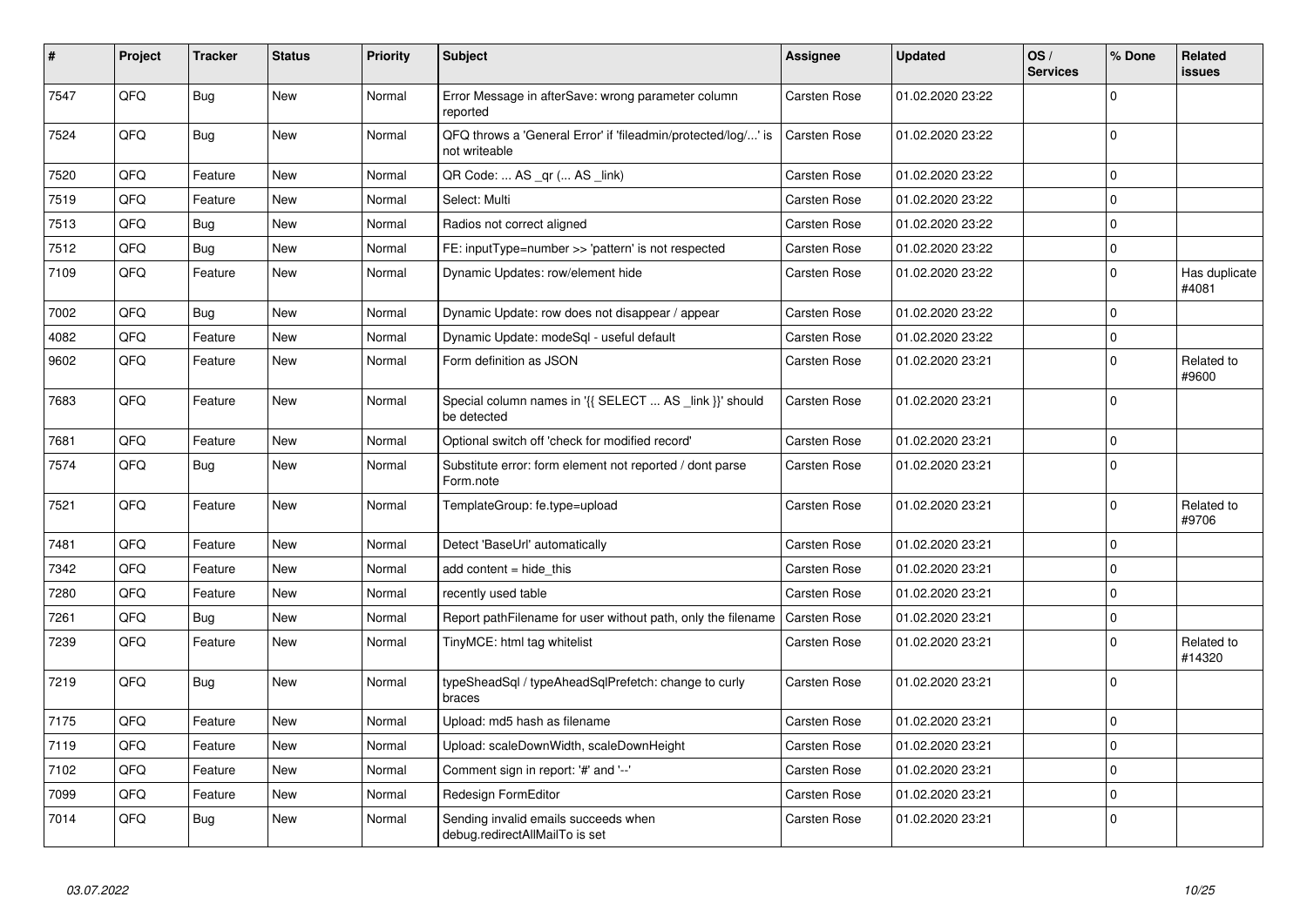| #     | Project | <b>Tracker</b> | <b>Status</b> | <b>Priority</b> | <b>Subject</b>                                                                                                             | <b>Assignee</b>     | <b>Updated</b>   | OS/<br><b>Services</b> | % Done      | Related<br>issues                           |
|-------|---------|----------------|---------------|-----------------|----------------------------------------------------------------------------------------------------------------------------|---------------------|------------------|------------------------|-------------|---------------------------------------------|
| 6912  | QFQ     | Bug            | New           | Normal          | error Message Var 'deadline' already set in SIP - in Form<br>with FE.value={{deadline:R:::{{deadlinePeriod:Y}}}}           | Carsten Rose        | 01.02.2020 23:21 |                        | $\mathbf 0$ |                                             |
| 6855  | QFQ     | Feature        | <b>New</b>    | Normal          | With {{feUser:U}}!={{feUser:T}}: Save / Delete: only possible<br>with {{feUserSave:U}}='yes' and '{{feUserDelete:U}}='yes' | <b>Carsten Rose</b> | 01.02.2020 23:21 |                        | $\mathbf 0$ |                                             |
| 6765  | QFQ     | Feature        | <b>New</b>    | Normal          | Moeglichkeit via QFQ eigene Logs zu schreiben                                                                              | Carsten Rose        | 01.02.2020 23:21 |                        | $\mathbf 0$ |                                             |
| 6677  | QFQ     | Bug            | New           | Normal          | Error message FE Action Element: no/wrong FE reference<br>who cause the problem.                                           | Carsten Rose        | 01.02.2020 23:21 |                        | $\mathbf 0$ |                                             |
| 6594  | QFQ     | Feature        | New           | Normal          | Excel: on download, check if there is a valid sip                                                                          | Carsten Rose        | 01.02.2020 23:21 |                        | $\mathbf 0$ |                                             |
| 6483  | QFQ     | Bug            | <b>New</b>    | Normal          | R Store funktioniert nicht bei 'Report Notation' im FE                                                                     | Carsten Rose        | 01.02.2020 23:21 |                        | $\mathbf 0$ |                                             |
| 6462  | QFQ     | Bug            | New           | Normal          | File Upload: Nutzlose Fehlermeldung wenn Datei zu gross                                                                    | <b>Carsten Rose</b> | 01.02.2020 23:21 |                        | $\mathbf 0$ | Related to<br>#6139                         |
| 6437  | QFQ     | Feature        | New           | Normal          | Neuer Mode Button bei FormElementen                                                                                        | Carsten Rose        | 01.02.2020 23:21 |                        | $\mathbf 0$ | Related to<br>#9668,<br>Blocked by<br>#9678 |
| 6292  | QFQ     | Feature        | <b>New</b>    | Normal          | Download: File speichern mit Hash aber original Filename in<br>der Datenbank vermerken fuer Downloads                      | Carsten Rose        | 01.02.2020 23:21 |                        | $\mathbf 0$ |                                             |
| 6289  | QFQ     | Feature        | <b>New</b>    | Normal          | Form: Log                                                                                                                  | Carsten Rose        | 01.02.2020 23:21 |                        | $\mathbf 0$ |                                             |
| 5576  | QFQ     | Bug            | New           | Normal          | Using MySQL 'DROP' requires privilege - wich is not really<br>necessary.                                                   | Carsten Rose        | 01.02.2020 23:21 |                        | $\mathbf 0$ |                                             |
| 5131  | QFQ     | Feature        | <b>New</b>    | Normal          | Activate Spin Gear ('wait/busy' indicator) via LINK attribute                                                              | Carsten Rose        | 01.02.2020 23:21 |                        | $\mathbf 0$ |                                             |
| 4250  | QFQ     | Feature        | <b>New</b>    | Normal          | AutoCron in QFQ via PHP                                                                                                    | Carsten Rose        | 01.02.2020 23:21 |                        | $\mathbf 0$ | Related to<br>#3292,<br>Related to<br>#3291 |
| 3547  | QFQ     | Bug            | <b>New</b>    | Normal          | FE of type 'note' causes writing of empty fields.                                                                          | Carsten Rose        | 01.02.2020 23:21 |                        | $\mathbf 0$ |                                             |
| 3504  | QFQ     | Feature        | <b>New</b>    | Normal          | Logging: welche Action FEs werden wann wie ausgefuehrt                                                                     | <b>Carsten Rose</b> | 01.02.2020 23:21 |                        | $\mathbf 0$ | Related to<br>#5458,<br>Related to<br>#4092 |
| 10014 | QFQ     | Feature        | New           | Normal          | Manual.rst: describe behaviour and process order of<br>fillStoreVar, slaveId, sqlBefore,                                   | Carsten Rose        | 01.02.2020 22:31 |                        | $\mathbf 0$ |                                             |
| 9855  | QFQ     | Bug            | <b>New</b>    | Normal          | <b>Required Check</b>                                                                                                      |                     | 01.02.2020 15:56 |                        | $\mathbf 0$ |                                             |
| 9773  | QFQ     | Bug            | New           | Normal          | form.parameter.formModeGlobal=requiredOff                                                                                  | Carsten Rose        | 01.02.2020 15:56 |                        | $\pmb{0}$   |                                             |
| 9983  | QFQ     | Feature        | New           | Normal          | Report Notation: new keyword 'range'                                                                                       | Carsten Rose        | 01.02.2020 15:55 |                        | $\pmb{0}$   |                                             |
| 7920  | QFQ     | Feature        | New           | Normal          | FE: Syntax Highlight, Zeinlenumbruch                                                                                       | Carsten Rose        | 01.02.2020 10:03 |                        | $\pmb{0}$   |                                             |
| 5782  | QFQ     | Feature        | New           | Normal          | NextCloud API                                                                                                              | Carsten Rose        | 01.02.2020 10:02 |                        | 0           |                                             |
| 7660  | QFQ     | Feature        | New           | Normal          | IMAP: import mails to DB, move / delete mails                                                                              | Carsten Rose        | 01.02.2020 09:52 |                        | $\pmb{0}$   |                                             |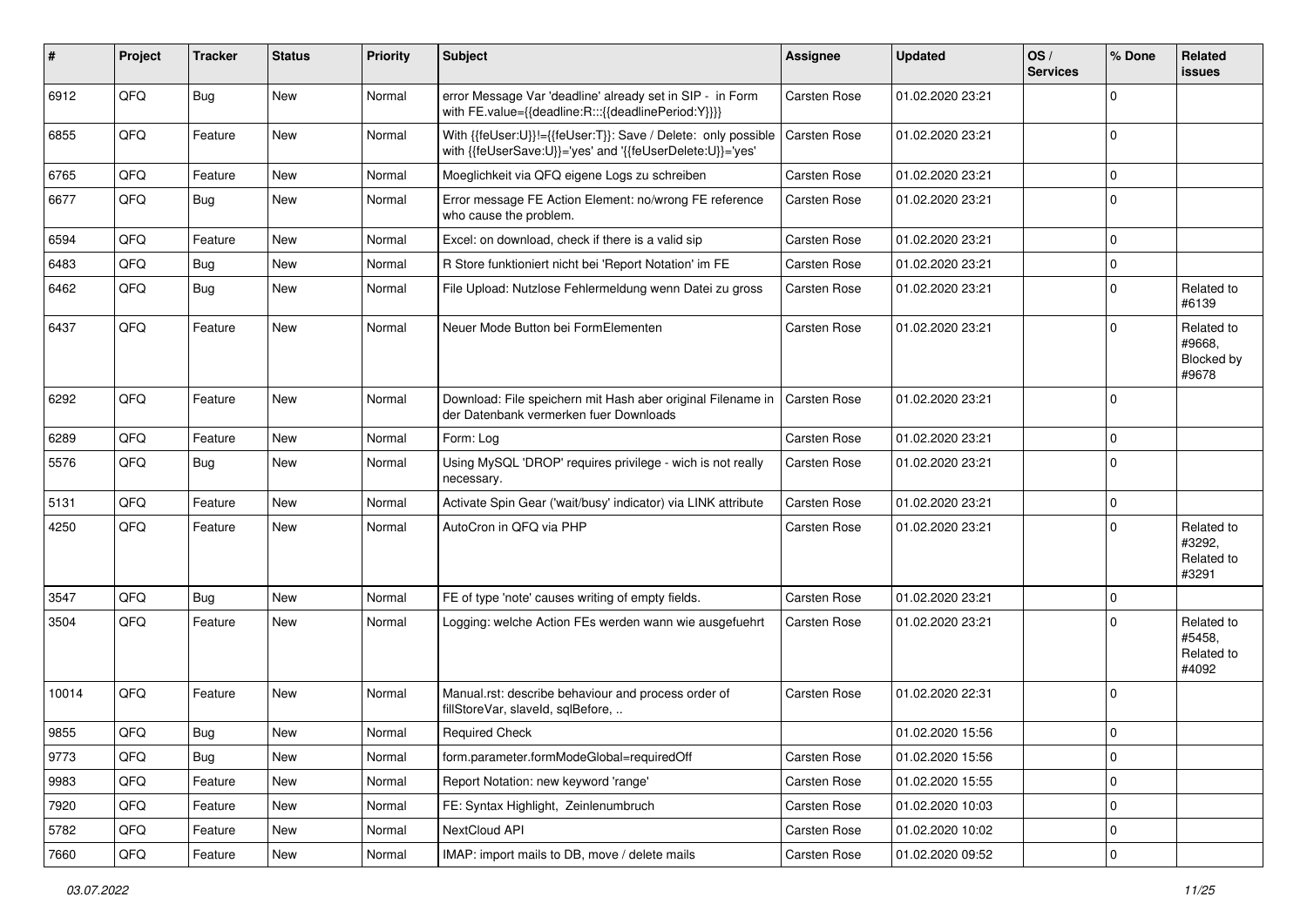| #     | Project | <b>Tracker</b> | <b>Status</b> | <b>Priority</b> | <b>Subject</b>                                                                                                                        | Assignee            | <b>Updated</b>   | OS/<br><b>Services</b> | % Done       | <b>Related</b><br><b>issues</b>             |
|-------|---------|----------------|---------------|-----------------|---------------------------------------------------------------------------------------------------------------------------------------|---------------------|------------------|------------------------|--------------|---------------------------------------------|
| 9927  | QFQ     | Feature        | <b>New</b>    | Normal          | QFQ Update: a) Update nur machen wenn BE User<br>eingeloggt ist., b) Bei Fehler genaue Meldung welcher<br>Updateschritt Probleme hat. | Carsten Rose        | 22.01.2020 12:59 |                        | $\Omega$     |                                             |
| 9853  | QFQ     | Feature        | New           | Normal          | Check das SQL / QFQ / Mail Logfile geschrieben wird                                                                                   |                     | 09.01.2020 11:15 |                        | $\mathbf 0$  |                                             |
| 9777  | QFQ     | Feature        | New           | Normal          | Logging QFQ Variables                                                                                                                 | Carsten Rose        | 16.12.2019 17:17 |                        | $\mathbf 0$  |                                             |
| 8702  | QFQ     | Feature        | <b>New</b>    | Normal          | Load Record which is locked: missing user info                                                                                        | Carsten Rose        | 11.12.2019 16:16 |                        | $\mathbf 0$  | Related to<br>#9789                         |
| 7480  | QFQ     | Feature        | New           | Normal          | Record History (Undo / Redo)                                                                                                          | Carsten Rose        | 11.12.2019 16:16 |                        | $\Omega$     | Related to<br>#2361                         |
| 6602  | QFQ     | Feature        | <b>New</b>    | Normal          | Formlet: in Report auf Mausklick ein mini-form oeffnen                                                                                | Carsten Rose        | 11.12.2019 16:16 |                        | $\Omega$     |                                             |
| 4756  | QFQ     | <b>Bug</b>     | <b>New</b>    | Normal          | Form dirty even nothing changes                                                                                                       | Carsten Rose        | 11.12.2019 16:16 |                        | $\mathbf 0$  |                                             |
| 4023  | QFQ     | Feature        | <b>New</b>    | Normal          | prepared statements - FE action: salveld, sqllnsert,<br>sqlUpdate, sqlDelete, sqlBefore, sqlAfter                                     | <b>Carsten Rose</b> | 11.12.2019 16:15 |                        | $\mathbf 0$  |                                             |
| 2361  | QFQ     | Feature        | New           | Normal          | Logging wer/wann/wo welches Formular aufgerufen hat                                                                                   | Carsten Rose        | 11.12.2019 16:15 |                        | $\mathbf 0$  | Related to<br>#4432,<br>Related to<br>#7480 |
| 2665  | QFQ     | Bug            | Priorize      | Normal          | Dynamic Update funktioniert nicht, wenn beim<br>entsprechenden FormElement eine size angegeben ist.                                   | Benjamin Baer       | 03.01.2022 08:12 |                        | 30           |                                             |
| 14371 | QFQ     | Feature        | Priorize      | Normal          | LDAP via REPORT                                                                                                                       | Carsten Rose        | 19.06.2022 16:37 |                        | $\mathbf 0$  |                                             |
| 14290 | QFQ     | Feature        | Priorize      | Normal          | FormEditor: Show Table Definition                                                                                                     | Carsten Rose        | 19.06.2022 16:37 |                        | $\Omega$     |                                             |
| 14283 | QFQ     | <b>Bug</b>     | Priorize      | Normal          | HEIC / HEIF convert doesn't trigger                                                                                                   | Carsten Rose        | 19.06.2022 16:37 |                        | $\Omega$     |                                             |
| 12452 | QFQ     | Feature        | Priorize      | Normal          | BaseURL: alsways with '/' at the end                                                                                                  | Carsten Rose        | 19.06.2022 13:45 |                        | $\mathbf{0}$ | Related to<br>#10782                        |
| 13943 | QFQ     | Bug            | Priorize      | Normal          | unable to find formgroup                                                                                                              | Enis Nuredini       | 28.05.2022 11:03 |                        | $\mathbf 0$  |                                             |
| 13900 | QFQ     | Feature        | Priorize      | Normal          | Selenium: Check das Cookie/PDF funktioniert                                                                                           | Enis Nuredini       | 25.03.2022 12:45 |                        | $\mathbf 0$  |                                             |
| 10569 | QFQ     | Feature        | Priorize      | Normal          | link blank more safe                                                                                                                  | Enis Nuredini       | 25.03.2022 12:44 |                        | $\mathbf 0$  |                                             |
| 6140  | QFQ     | <b>Bug</b>     | Priorize      | Normal          | QFQ DnD Sort: Locked fields                                                                                                           | Benjamin Baer       | 21.03.2022 09:56 |                        | $\mathbf 0$  |                                             |
| 6801  | QFQ     | Feature        | Priorize      | Normal          | Fabric: Maximize / FullIscreen                                                                                                        | Benjamin Baer       | 21.03.2022 09:56 |                        | $\Omega$     |                                             |
| 5562  | QFQ     | Feature        | Priorize      | Normal          | Drag'n'Drop fuer Uploads                                                                                                              | Benjamin Baer       | 21.03.2022 09:52 |                        | $\Omega$     | Related to<br>#9706                         |
| 6224  | QFQ     | Feature        | Priorize      | Normal          | Dynamic update: fade in/out fields                                                                                                    | Benjamin Baer       | 21.03.2022 09:50 |                        | $\mathbf 0$  |                                             |
| 5366  | QFQ     | Feature        | Priorize      | Normal          | Saving with keyboard shortcuts                                                                                                        | Benjamin Baer       | 21.03.2022 09:47 |                        | $\mathbf 0$  |                                             |
| 6870  | QFQ     | Feature        | Priorize      | Normal          | Click on '_link' triggers an API call                                                                                                 | Benjamin Baer       | 03.01.2022 08:25 |                        | $\mathbf 0$  |                                             |
| 6566  | QFQ     | <b>Bug</b>     | Priorize      | Normal          | Link Function 'delete': provided parameter missing on page<br>reload                                                                  | Benjamin Baer       | 03.01.2022 08:08 |                        | $\mathbf 0$  |                                             |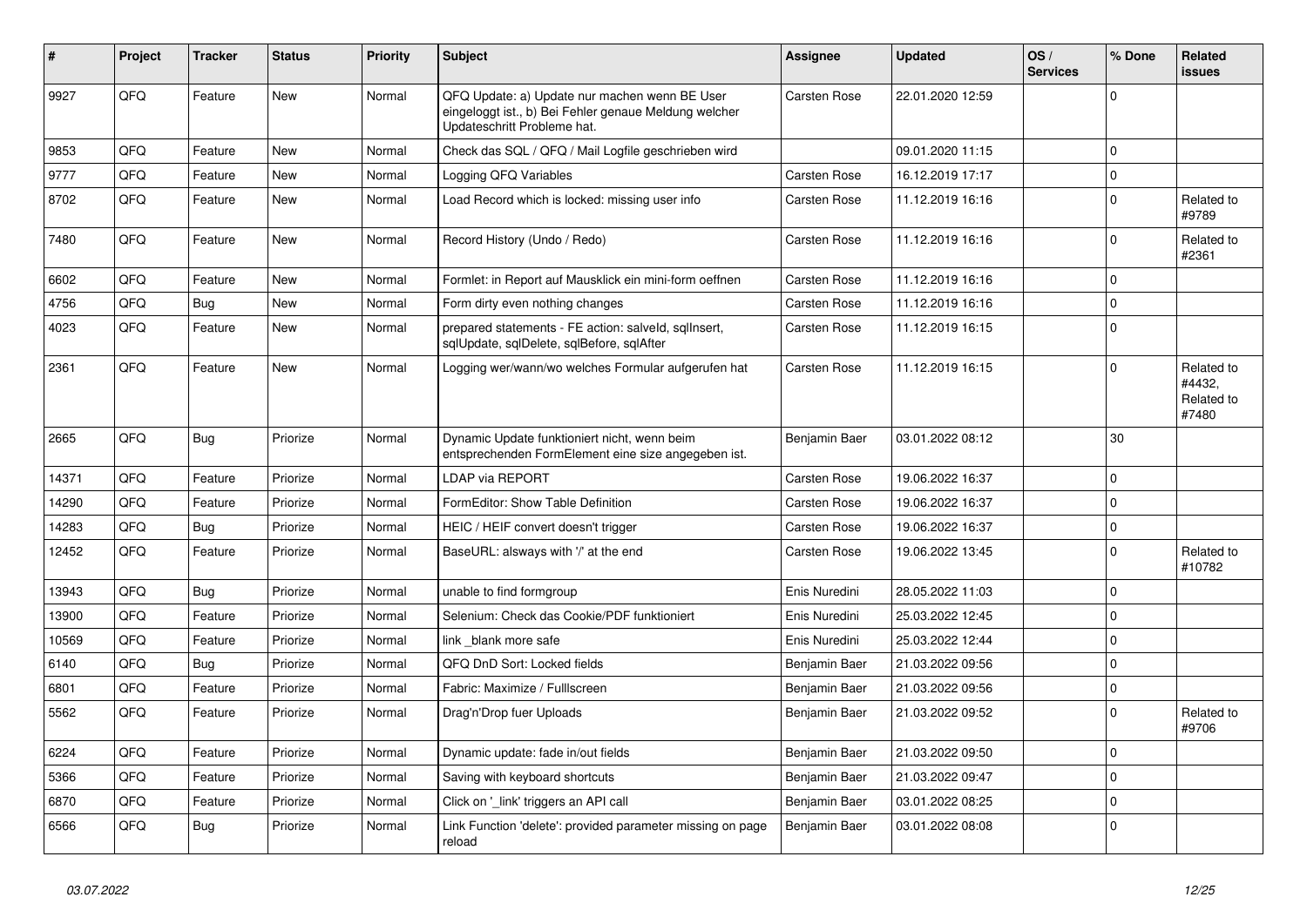| $\vert$ # | Project | <b>Tracker</b> | <b>Status</b> | <b>Priority</b> | <b>Subject</b>                                                                                           | Assignee            | <b>Updated</b>   | OS/<br><b>Services</b> | % Done      | Related<br><b>issues</b>                                                |
|-----------|---------|----------------|---------------|-----------------|----------------------------------------------------------------------------------------------------------|---------------------|------------------|------------------------|-------------|-------------------------------------------------------------------------|
| 4457      | QFQ     | Bug            | Priorize      | Normal          | typeahead: pressing return to select an item, saves the form<br>and closes the form.                     | Benjamin Baer       | 03.01.2022 08:01 |                        | 0           | Related to<br>#4398                                                     |
| 7965      | QFQ     | Feature        | Priorize      | Normal          | Input type 'text' with visual format - currency                                                          | Benjamin Baer       | 03.01.2022 07:45 |                        | $\mathbf 0$ |                                                                         |
| 9135      | QFQ     | Feature        | Priorize      | Normal          | Progress Bar generic / replace old hourglass download<br>popup                                           | Benjamin Baer       | 03.01.2022 07:43 |                        | 0           |                                                                         |
| 6116      | QFQ     | Bug            | Priorize      | High            | value of checkbox not saved                                                                              | Carsten Rose        | 07.12.2021 17:19 |                        | $\mathbf 0$ |                                                                         |
| 9834      | QFQ     | Bug            | Priorize      | Normal          | Input elements with tag 'disabled' are missing on<br>form-submit: server option 'processReadOnly' broken | Carsten Rose        | 07.12.2021 16:43 |                        | $\mathbf 0$ | Related to<br>#9691,<br>Related to<br>#5305, Has<br>duplicate<br>#12331 |
| 8082      | QFQ     | Feature        | Priorize      | High            | Contact form without saving record                                                                       | <b>Carsten Rose</b> | 07.12.2021 15:20 |                        | $\Omega$    | Related to<br>#8587,<br><b>Blocks</b><br>#11850                         |
| 12325     | QFQ     | Bug            | Priorize      | Normal          | MultiDB form.dblndex not working for report syntax                                                       | <b>Carsten Rose</b> | 07.09.2021 13:37 |                        | $\Omega$    | Related to<br>#12145,<br>Related to<br>#12314                           |
| 8204      | QFQ     | Feature        | Priorize      | High            | Position 'required mark'                                                                                 | Carsten Rose        | 16.06.2021 13:44 |                        | $\mathbf 0$ |                                                                         |
| 9121      | QFQ     | Bug            | Priorize      | High            | sip links have r and __dbIndexData set                                                                   | <b>Carsten Rose</b> | 12.06.2021 10:41 |                        | 0           |                                                                         |
| 9346      | QFQ     | Feature        | Priorize      | Normal          | beforeSave: check if an upload is given                                                                  | Carsten Rose        | 11.06.2021 21:18 |                        | $\mathbf 0$ |                                                                         |
| 10012     | QFQ     | Feature        | Priorize      | Normal          | redirectAllMailTo: {{beEmail:T}}                                                                         | Carsten Rose        | 08.05.2021 09:54 |                        | $\mathbf 0$ | Related to<br>#12412,<br>Related to<br>#12413,<br>Related to<br>#10011  |
| 10011     | QFQ     | Feature        | Priorize      | Normal          | Offer new STORE_TYPO3 Variable 'beUser', 'beEmail'                                                       | <b>Carsten Rose</b> | 08.05.2021 09:51 |                        | $\Omega$    | Related to<br>#10012,<br>Related to<br>#12511                           |
| 9668      | QFQ     | Feature        | Priorize      | Normal          | Form.mode: rename 'hidden' to 'hide'                                                                     | <b>Carsten Rose</b> | 05.05.2021 22:14 |                        | 0           | Related to<br>#6437                                                     |
| 8044      | QFQ     | Feature        | Priorize      | Normal          | Transaction: a) Form, b) Report                                                                          | Carsten Rose        | 05.05.2021 22:14 |                        | $\mathbf 0$ | Related to<br>#8043                                                     |
| 3867      | QFQ     | Feature        | Priorize      | Normal          | Readonly Formular: Template Groups add/delete<br>ausbeldnen                                              | Carsten Rose        | 05.05.2021 22:12 |                        | $\mathbf 0$ |                                                                         |
| 8963      | QFQ     | Feature        | Priorize      | Normal          | Setting values in a store: flexible way                                                                  | Carsten Rose        | 05.05.2021 22:10 |                        | $\mathbf 0$ | Related to<br>#8975                                                     |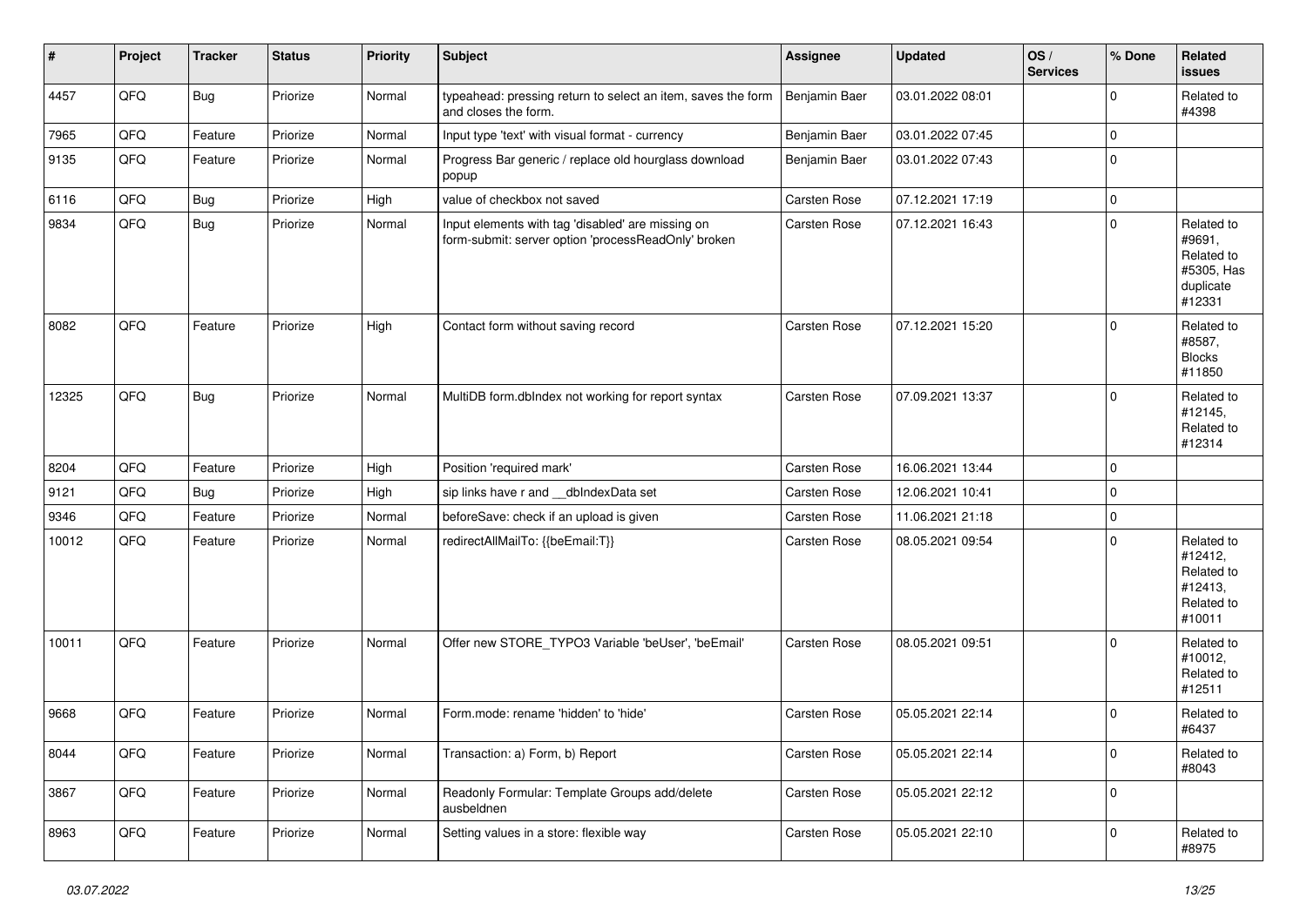| #     | Project | <b>Tracker</b> | <b>Status</b> | <b>Priority</b> | <b>Subject</b>                                                                                    | Assignee            | <b>Updated</b>   | OS/<br><b>Services</b> | % Done         | Related<br><b>issues</b> |
|-------|---------|----------------|---------------|-----------------|---------------------------------------------------------------------------------------------------|---------------------|------------------|------------------------|----------------|--------------------------|
| 9394  | QFQ     | Feature        | Priorize      | Normal          | REST: allow for non numerical ids in get requests                                                 | Carsten Rose        | 05.05.2021 22:10 |                        | $\Omega$       |                          |
| 11320 | QFQ     | Feature        | Priorize      | Normal          | Typo3 Version 10 support                                                                          | <b>Carsten Rose</b> | 05.05.2021 22:09 |                        | $\Omega$       |                          |
| 12503 | QFQ     | Feature        | Priorize      | Normal          | Detect dangerous UPDATE statement with missing WHERE                                              | Carsten Rose        | 05.05.2021 22:09 |                        | 0              |                          |
| 12504 | QFQ     | Feature        | Priorize      | Normal          | sql.log: report fe.id                                                                             | Carsten Rose        | 05.05.2021 22:09 |                        | $\mathbf 0$    |                          |
| 9534  | QFQ     | <b>Bug</b>     | Priorize      | Urgent          | FE.type=upload: 'Unknown Mode: ID"                                                                | Carsten Rose        | 03.05.2021 21:14 |                        | $\Omega$       | Related to<br>#9532      |
| 9173  | QFQ     | Bug            | Priorize      | Urgent          | Stale Record Lock: Firefox                                                                        | <b>Carsten Rose</b> | 03.05.2021 21:14 |                        | $\mathbf{0}$   | Related to<br>#9789      |
| 9958  | QFQ     | Bug            | Priorize      | Normal          | Broken subrecord query: no error message                                                          | <b>Carsten Rose</b> | 05.02.2021 15:15 |                        | $\overline{0}$ |                          |
| 10005 | QFQ     | Feature        | Priorize      | Normal          | Report / special column name:  AS calendar                                                        | <b>Carsten Rose</b> | 03.06.2020 17:28 |                        | $\mathbf 0$    |                          |
| 10003 | QFQ     | Feature        | Priorize      | Normal          | fieldset: stronger visualize group                                                                | Benjamin Baer       | 12.02.2020 08:13 |                        | 0              |                          |
| 10015 | QFQ     | Feature        | Priorize      | Normal          | Monospace in Textarea                                                                             | <b>Carsten Rose</b> | 03.02.2020 13:40 |                        | 0              |                          |
| 7730  | QFQ     | Feature        | Priorize      | Normal          | <b>SELECT Box: title in between</b>                                                               | Benjamin Baer       | 01.02.2020 23:22 |                        | $\Omega$       |                          |
| 9968  | QFQ     | Feature        | Priorize      | Normal          | Tooltip in Links for Developer                                                                    | <b>Carsten Rose</b> | 01.02.2020 23:17 |                        | $\mathbf 0$    |                          |
| 8277  | QFQ     | Feature        | Priorize      | Normal          | fe.parameter.default=                                                                             | Carsten Rose        | 01.02.2020 23:17 |                        | $\Omega$       | Related to<br>#8113      |
| 9928  | QFQ     | Feature        | Priorize      | Normal          | SpecialColumnName: a) Deprecated: ' AS "_+tag " ', b)<br>New: ' AS "_ <tag1><tag2>"</tag2></tag1> | Carsten Rose        | 01.02.2020 23:17 |                        | $\Omega$       | Related to<br>#9929      |
| 9975  | QFQ     | <b>Bug</b>     | Priorize      | Normal          | Dropdown Menu: 'r:3' broken                                                                       | Carsten Rose        | 01.02.2020 10:13 |                        | $\overline{0}$ |                          |
| 9947  | QFQ     | <b>Bug</b>     | Priorize      | Normal          | Unwanted error message if missing 'typeAheadSqlPrefetch'                                          | <b>Carsten Rose</b> | 01.02.2020 10:13 |                        | $\Omega$       |                          |
| 9900  | QFQ     | Feature        | Priorize      | Normal          | Generic API Call: tt-content record >> JSON                                                       | Carsten Rose        | 01.02.2020 10:13 |                        | $\Omega$       |                          |
| 9862  | QFQ     | Bug            | Priorize      | Normal          | Failed writing to sql mail qfq.log should throw an exception                                      | <b>Carsten Rose</b> | 01.02.2020 10:13 |                        | 0              |                          |
| 8585  | QFQ     | Feature        | Priorize      | Normal          | Enhance Error message for 'unknown form'                                                          | <b>Carsten Rose</b> | 01.02.2020 10:13 |                        | $\Omega$       |                          |
| 8584  | QFQ     | Feature        | Priorize      | Normal          | FE 'Action' - never assign to Container (except Template<br>Group)                                | <b>Carsten Rose</b> | 01.02.2020 10:13 |                        | $\mathbf 0$    |                          |
| 8037  | QFQ     | Bug            | Priorize      | Normal          | FE.type=upload (advanced mode): {{slaveld:V}} missing<br>during dynamic update                    | <b>Carsten Rose</b> | 01.02.2020 10:13 |                        | $\mathbf 0$    |                          |
| 8034  | QFQ     | Feature        | Priorize      | Normal          | FormElement 'data': 22.22.2222 should not be accepted                                             | Carsten Rose        | 01.02.2020 10:13 |                        | $\Omega$       |                          |
| 7656  | QFQ     | Bug            | Priorize      | Normal          | FE with required, 'pattern' and 'extraButtonLock': always<br>complain about missing value         | <b>Carsten Rose</b> | 01.02.2020 10:13 |                        | $\Omega$       |                          |
| 7630  | QFQ     | Feature        | Priorize      | Normal          | detailed error message for simple upload                                                          | <b>Carsten Rose</b> | 01.02.2020 10:13 |                        | 0              |                          |
| 7616  | QFQ     | <b>Bug</b>     | Priorize      | Normal          | Selectlist with Enum & Dynamic Update                                                             | <b>Carsten Rose</b> | 01.02.2020 10:13 |                        | $\Omega$       |                          |
| 7522  | QFQ     | Feature        | Priorize      | Normal          | Inserting default index.html to folder (Avoid Apache<br>Indexing)                                 | <b>Carsten Rose</b> | 01.02.2020 10:13 |                        | $\Omega$       |                          |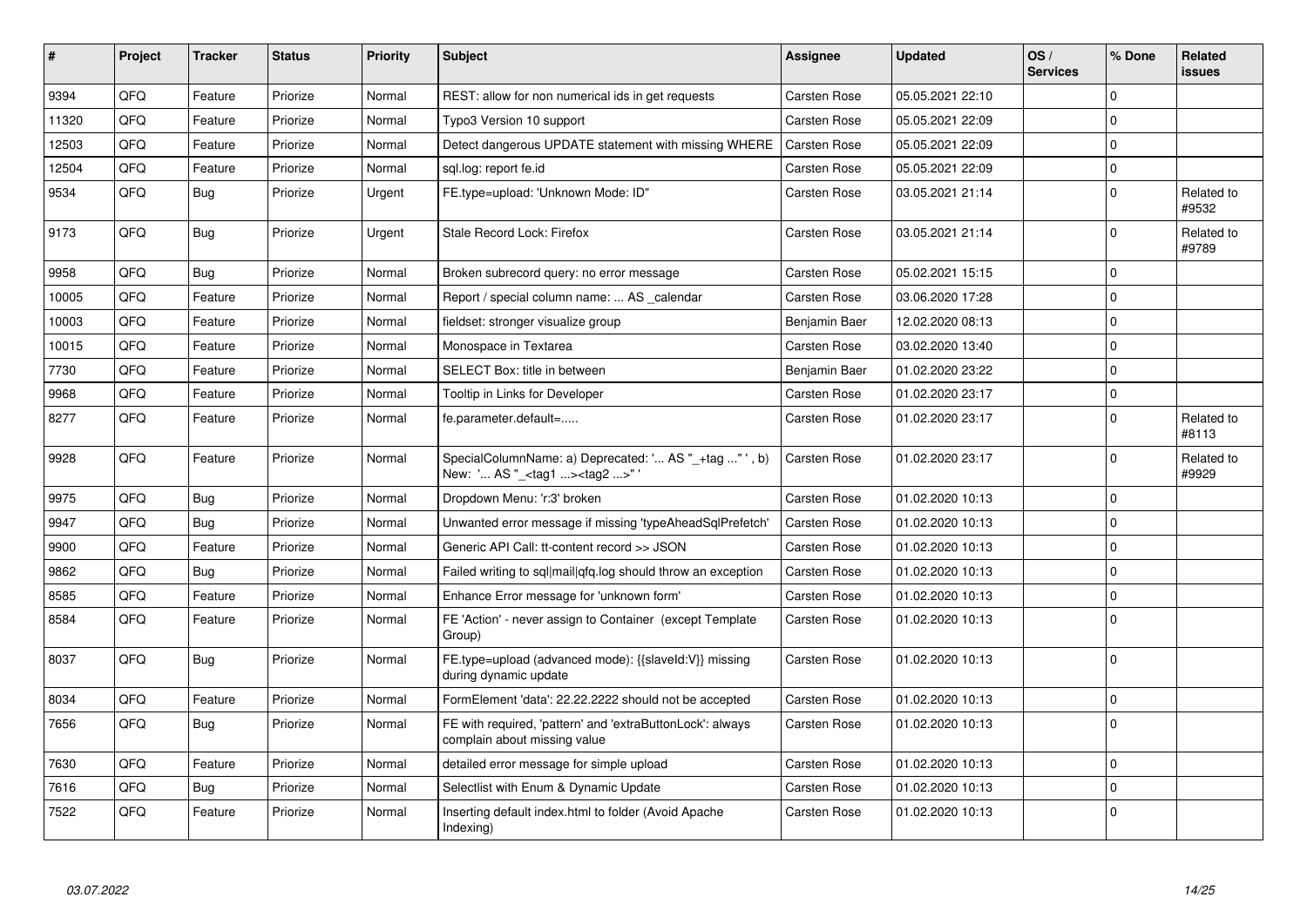| $\sharp$ | Project | <b>Tracker</b> | <b>Status</b> | <b>Priority</b> | Subject                                                                                 | <b>Assignee</b> | <b>Updated</b>   | OS/<br><b>Services</b> | % Done         | Related<br>issues                                                                                                                                                     |
|----------|---------|----------------|---------------|-----------------|-----------------------------------------------------------------------------------------|-----------------|------------------|------------------------|----------------|-----------------------------------------------------------------------------------------------------------------------------------------------------------------------|
| 7290     | QFQ     | Feature        | Priorize      | Normal          | FormEditor: title as textarea if LEN(title)>60                                          | Carsten Rose    | 01.02.2020 10:13 |                        | $\mathbf 0$    | Blocked by<br>#7682                                                                                                                                                   |
| 7217     | QFQ     | Feature        | Priorize      | Normal          | Download: notice User if `_sip=?` is missing                                            | Carsten Rose    | 01.02.2020 10:13 |                        | 0              |                                                                                                                                                                       |
| 6998     | QFQ     | Feature        | Priorize      | Normal          | Form: with debug=on show column information as tooltip of<br>column label               | Carsten Rose    | 01.02.2020 10:13 |                        | $\mathbf 0$    |                                                                                                                                                                       |
| 6574     | QFQ     | <b>Bug</b>     | Priorize      | Normal          | qfq.log: Fehlermeldung wurde angezeigt, aber nicht geloggt                              | Carsten Rose    | 01.02.2020 10:13 |                        | $\mathbf 0$    |                                                                                                                                                                       |
| 5942     | QFQ     | Feature        | Priorize      | Normal          | 'L' and 'type': append to links, generate via '_link' by using<br>'u:' .                | Carsten Rose    | 01.02.2020 10:13 |                        | $\mathbf 0$    |                                                                                                                                                                       |
| 3782     | QFQ     | <b>Bug</b>     | Priorize      | Normal          | Bei fehlerhafter Eingabe (z.B. Datum) sollte das erwartete<br>Format angezeigt werden   | Carsten Rose    | 01.02.2020 10:13 |                        | $\mathbf 0$    |                                                                                                                                                                       |
| 14320    | QFQ     | Feature        | ToDo          | Normal          | Allow specific HTML Tags and Attributes: general, TinyMCE                               | Enis Nuredini   | 17.06.2022 10:44 |                        | $\mathbf 0$    | Related to<br>#12664,<br>Related to<br>#12039,<br>Related to<br>#11702,<br>Related to<br>#7239,<br>Related to<br>#3708,<br>Related to<br>#3646,<br>Related to<br>#880 |
| 12262    | QFQ     | Feature        | ToDo          | Normal          | Form buttons on top: more customable                                                    | Enis Nuredini   | 17.06.2022 10:44 |                        | $\mathbf 0$    | Related to<br>#13945, Has<br>duplicate<br>#4046, Has<br>duplicate<br>#10080                                                                                           |
| 14303    | QFQ     | Bug            | ToDo          | Normal          | datetime broken with picker                                                             | Enis Nuredini   | 17.06.2022 09:02 |                        | $\mathbf 0$    | Related to<br>#12630                                                                                                                                                  |
| 13899    | QFQ     | <b>Bug</b>     | ToDo          | Normal          | Selenium: zum laufen bringen                                                            | Enis Nuredini   | 25.03.2022 10:24 |                        | $\mathbf 0$    |                                                                                                                                                                       |
| 7602     | QFQ     | Feature        | ToDo          | High            | Multi Select: with checkboxes                                                           | Benjamin Baer   | 22.03.2022 09:07 |                        | $\mathbf 0$    |                                                                                                                                                                       |
| 12395    | QFQ     | Bug            | ToDo          | High            | QFQ Function: Result two times shown                                                    | Carsten Rose    | 18.02.2022 08:59 |                        | $\mathbf 0$    |                                                                                                                                                                       |
| 12463    | QFQ     | <b>Bug</b>     | ToDo          | High            | QFQ Function: 'function' and 'sql' on same level - output of<br>sql is shown two times. | Carsten Rose    | 15.12.2021 16:31 |                        | $\overline{0}$ |                                                                                                                                                                       |
| 9789     | QFQ     | <b>Bug</b>     | In Progress   | High            | Record Lock: release to early on 'leave page'                                           | Carsten Rose    | 10.01.2022 09:25 |                        | 100            | Related to<br>#10081,<br>Related to<br>#9173,<br>Related to<br>#8702                                                                                                  |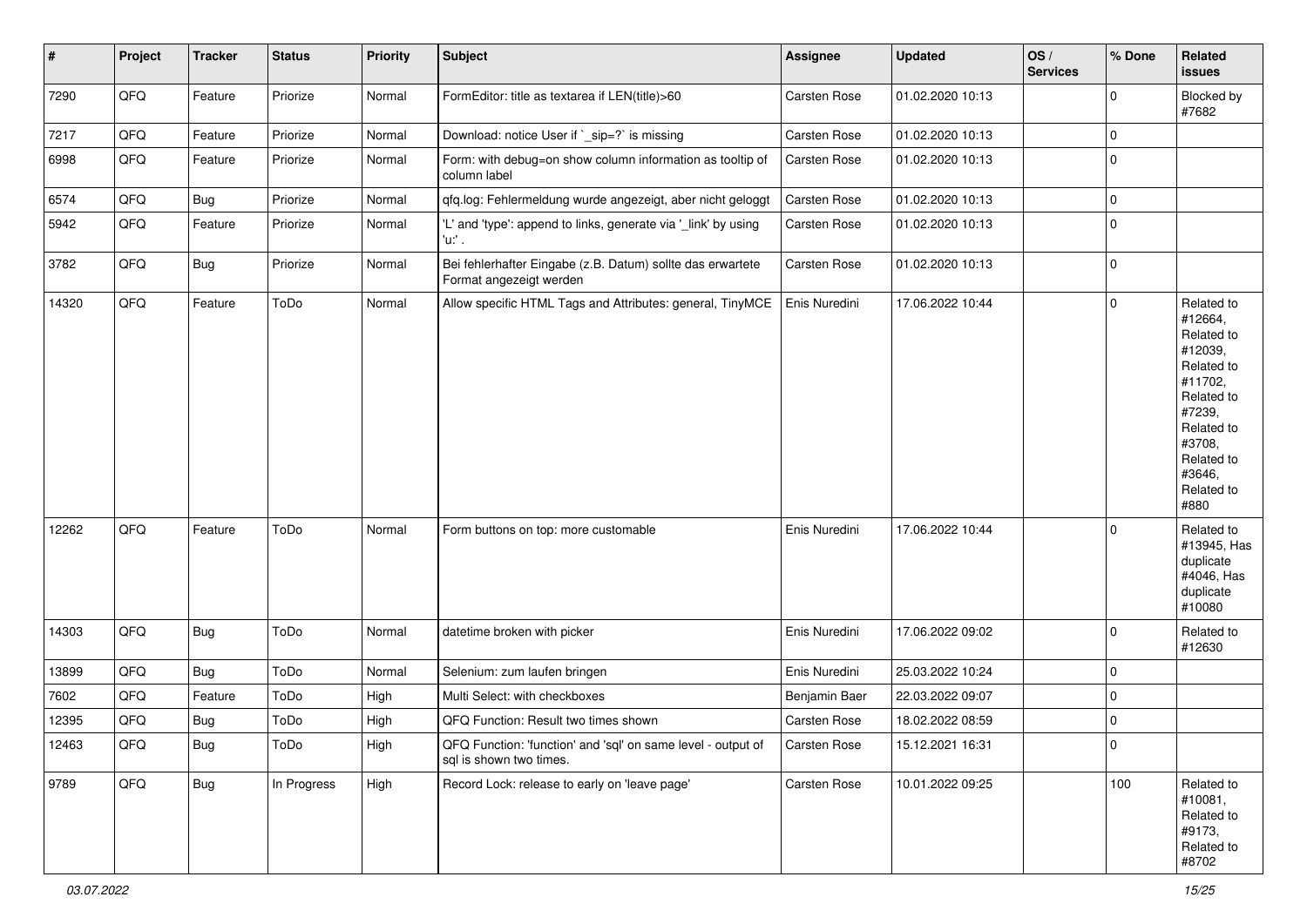| #     | Project | <b>Tracker</b> | <b>Status</b> | <b>Priority</b> | <b>Subject</b>                                   | Assignee            | <b>Updated</b>   | OS/<br><b>Services</b> | % Done      | Related<br><b>issues</b>                                                                                                       |
|-------|---------|----------------|---------------|-----------------|--------------------------------------------------|---------------------|------------------|------------------------|-------------|--------------------------------------------------------------------------------------------------------------------------------|
| 12440 | QFQ     | Feature        | In Progress   | Normal          | Typo3 V10 upgrade (durchfuehren und testen)      | <b>Carsten Rose</b> | 21.03.2022 09:53 |                        | 50          | Related to<br>#12357,<br>Related to<br>#12067,<br>Related to<br>#10661                                                         |
| 13330 | QFQ     | Feature        | In Progress   | Normal          | Multi Form: Upload                               | <b>Carsten Rose</b> | 07.11.2021 12:40 |                        | 50          | Related to<br>#9706                                                                                                            |
| 9691  | QFQ     | <b>Bug</b>     | In Progress   | Normal          | Checkbox: dynamic update > readonly              | <b>Carsten Rose</b> | 01.02.2020 23:22 |                        | 50          | Related to<br>#9834                                                                                                            |
| 9517  | QFQ     | Feature        | In Progress   | High            | Input multiple tags with typeahead               | Carsten Rose        | 03.05.2021 21:14 |                        | 40          | Related to<br>#10150                                                                                                           |
| 10793 | QFQ     | Feature        | In Progress   | Normal          | <b>Update NPM Packages</b>                       | <b>Carsten Rose</b> | 07.09.2021 13:25 |                        | $30\,$      |                                                                                                                                |
| 12630 | QFQ     | Feature        | In Progress   | Normal          | Input: date[time]: min / max values              | Enis Nuredini       | 20.06.2022 18:31 |                        | 0           | Related to<br>#10096,<br>Related to<br>#14302,<br>Related to<br>#14303                                                         |
| 14323 | QFQ     | <b>Bug</b>     | In Progress   | Normal          | Report: render=both single - no impact           | Carsten Rose        | 19.06.2022 18:31 |                        | $\mathbf 0$ |                                                                                                                                |
| 14175 | QFQ     | Bug            | In Progress   | Normal          | Opening a form with no QFQ Session cookie fails  | <b>Carsten Rose</b> | 03.06.2022 10:40 |                        | 0           |                                                                                                                                |
| 11517 | QFQ     | Bug            | In Progress   | Normal          | extraButtonInfo Broken for multiple FormElements | Carsten Rose        | 12.05.2022 13:12 |                        | 0           | Related to<br>#7890,<br>Related to<br>#3811, Has<br>duplicate<br>#10905, Has<br>duplicate<br>#10553, Has<br>duplicate<br>#6779 |
| 12508 | QFQ     | Bug            | In Progress   | High            | qfq Form: sendMail                               | Karin Niffeler      | 19.03.2022 17:48 |                        | $\mathbf 0$ |                                                                                                                                |
| 11980 | QFQ     | Feature        | In Progress   | Normal          | protected verzeichnis MUSS geschützt werden      | <b>Carsten Rose</b> | 07.09.2021 13:30 |                        | $\mathbf 0$ |                                                                                                                                |
| 10661 | QFQ     | <b>Bug</b>     | In Progress   | Normal          | Typo3 Warnungen                                  | Carsten Rose        | 07.09.2021 13:23 |                        | $\mathbf 0$ | Related to<br>#12440                                                                                                           |
| 12439 | QFQ     | Feature        | In Progress   | Normal          | TinyMCE Paste from Word & Character Count/Limit  | <b>Carsten Rose</b> | 05.05.2021 22:15 |                        | $\mathbf 0$ |                                                                                                                                |
| 4194  | QFQ     | Feature        | In Progress   | Normal          | Bootstrap 4 ist jetzt offiziel                   |                     | 03.05.2021 20:47 |                        | $\mathbf 0$ | Related to<br>#10114                                                                                                           |
| 5695  | QFQ     | Feature        | In Progress   | Normal          | Multiform                                        | Carsten Rose        | 02.01.2021 18:38 |                        | $\mathbf 0$ |                                                                                                                                |
| 11076 | QFQ     | Feature        | In Progress   | Normal          | SELECT  AS _websocket                            | Carsten Rose        | 30.08.2020 17:49 |                        | $\mathbf 0$ |                                                                                                                                |
| 10443 | QFQ     | Feature        | In Progress   | Normal          | Konzept_api / _live                              | Carsten Rose        | 07.05.2020 09:39 |                        | $\pmb{0}$   |                                                                                                                                |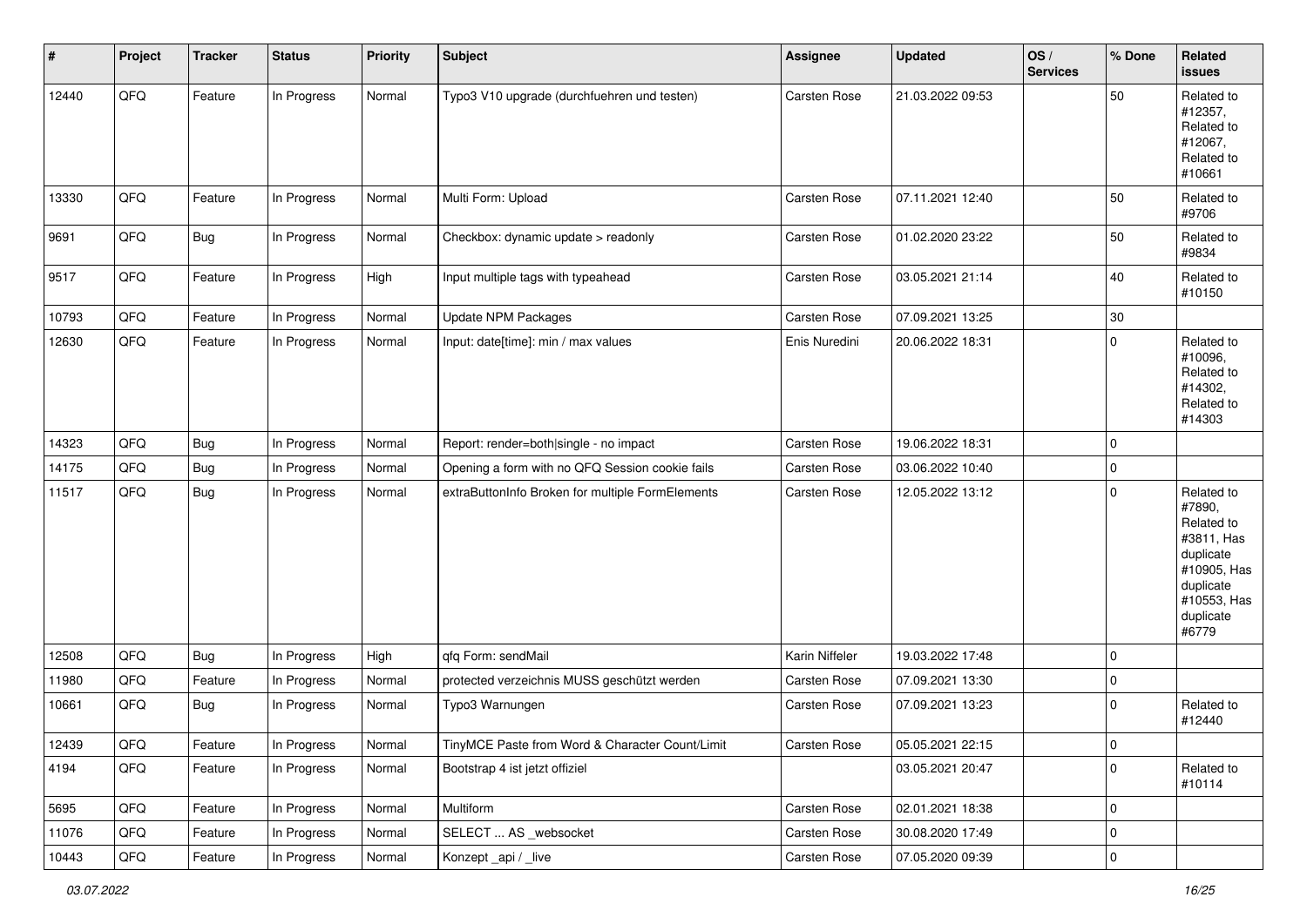| ∦     | Project | <b>Tracker</b> | <b>Status</b>              | <b>Priority</b> | <b>Subject</b>                                                                       | <b>Assignee</b>     | <b>Updated</b>   | OS/<br><b>Services</b> | % Done      | <b>Related</b><br><b>issues</b>             |
|-------|---------|----------------|----------------------------|-----------------|--------------------------------------------------------------------------------------|---------------------|------------------|------------------------|-------------|---------------------------------------------|
| 6250  | QFQ     | Feature        | In Progress                | Normal          | Enhance layout: a) Subrecord, b) Subrecord-Title                                     | <b>Carsten Rose</b> | 01.02.2020 23:22 |                        | $\Omega$    | Related to<br>#5391                         |
| 13566 | QFQ     | Feature        | Ready to sync<br>(develop) | Normal          | Delete config-example.qfq.php file                                                   | <b>Carsten Rose</b> | 23.12.2021 09:25 |                        | $\Omega$    |                                             |
| 12584 | QFQ     | Feature        | Feedback                   | Normal          | T3 v10 migration script: replace alias-patterns (v11)                                | Carsten Rose        | 28.05.2022 11:12 |                        | 100         |                                             |
| 13572 | QFO     | Feature        | Feedback                   | Normal          | Form Load: misleading error message on trying to load non<br>existent primary record | Enis Nuredini       | 16.05.2022 23:16 |                        | 100         |                                             |
| 9052  | QFQ     | Feature        | Feedback                   | High            | Report: CodeMirror with SQL Syntax Highlight in FE                                   | Enis Nuredini       | 08.06.2022 10:25 |                        | $\pmb{0}$   |                                             |
| 11630 | QFQ     | <b>Bug</b>     | Feedback                   | High            | Bitte check ob CALL() in 20.11.0 noch so funktioniert wie in<br>20.4.1               | Enis Nuredini       | 28.05.2022 13:45 |                        | $\Omega$    | Related to<br>#11325                        |
| 13767 | QFQ     | <b>Bug</b>     | Feedback                   | Normal          | date/time-picker: required shows up/down button orange                               | Enis Nuredini       | 16.05.2022 23:16 |                        | $\mathbf 0$ |                                             |
| 10782 | QFQ     | Feature        | Feedback                   | Normal          | Tiny MCE: Image Upload                                                               | Enis Nuredini       | 16.05.2022 23:16 |                        | $\Omega$    | Related to<br>#12452                        |
| 12546 | QFQ     | Bug            | Feedback                   | Normal          | Branch 'Development' - Unit Tests mit dirty workaround<br>angepasst                  | <b>Carsten Rose</b> | 19.03.2022 17:48 |                        | $\mathbf 0$ |                                             |
| 5894  | QFQ     | Feature        | Feedback                   | Normal          | Typeahead in Report: show/hide rows dynamically                                      | Carsten Rose        | 18.02.2022 08:50 |                        | $\Omega$    | Related to<br>#5893.<br>Related to<br>#5885 |
| 9548  | QFQ     | Feature        | Feedback                   | High            | FormElement: Pattern mismatch - optional report only on<br>focus lost                | Benjamin Baer       | 03.05.2021 21:14 |                        | $\Omega$    |                                             |
| 11347 | QFQ     | <b>Bug</b>     | Feedback                   | Normal          | If Bedingungen funktionieren nicht korrekt                                           | Christoph Fuchs     | 21.03.2021 20:37 |                        | $\mathbf 0$ |                                             |
| 10124 | QFQ     | Feature        | Feedback                   | Normal          | qfq AAI-Login                                                                        | Karin Niffeler      | 07.05.2020 09:36 |                        | $\mathbf 0$ |                                             |
| 9898  | QFQ     | <b>Bug</b>     | Feedback                   | Normal          | Formular trotz Timeout gespeichert                                                   | Benjamin Baer       | 01.02.2020 15:56 |                        | $\mathbf 0$ |                                             |
| 9535  | QFQ     | Bug            | Feedback                   | Normal          | Report:  AS ' vertical' - column to wide - vertical >> rot45,<br>rot90               | Benjamin Baer       | 01.02.2020 15:56 |                        | $\mathbf 0$ |                                             |
| 8316  | QFQ     | Bug            | Feedback                   | Normal          | Documentation/Behaviour for Nested Queries and<br>Record-Store confusing             | Nicola Chiapolini   | 20.11.2019 09:14 |                        | $\Omega$    |                                             |
| 3613  | QFQ     | <b>Bug</b>     | Some day<br>maybe          | Normal          | note /note unchecked -> note div (col-md) wird weiterhin<br>gerendert                | Elias Villiger      | 01.02.2020 23:19 |                        | 100         |                                             |
| 3402  | QFQ     | Feature        | Some day<br>maybe          | Normal          | Syntax Highlighting via CodeMirror                                                   | Carsten Rose        | 11.12.2019 16:02 |                        | 100         | Related to<br>#3207                         |
| 8522  | QFQ     | Feature        | Some day<br>maybe          | Normal          | build QFQ - npm warnings                                                             | Benjamin Baer       | 01.02.2020 23:19 |                        | 50          |                                             |
| 1623  | QFQ     | Feature        | Some day<br>maybe          | Normal          | RealURL                                                                              |                     | 11.12.2019 16:03 |                        | 30          |                                             |
| 13608 | QFQ     | Feature        | Some day<br>maybe          | Normal          | Automatic Browser Language Redirect                                                  | Enis Nuredini       | 17.06.2022 08:35 |                        | 0           |                                             |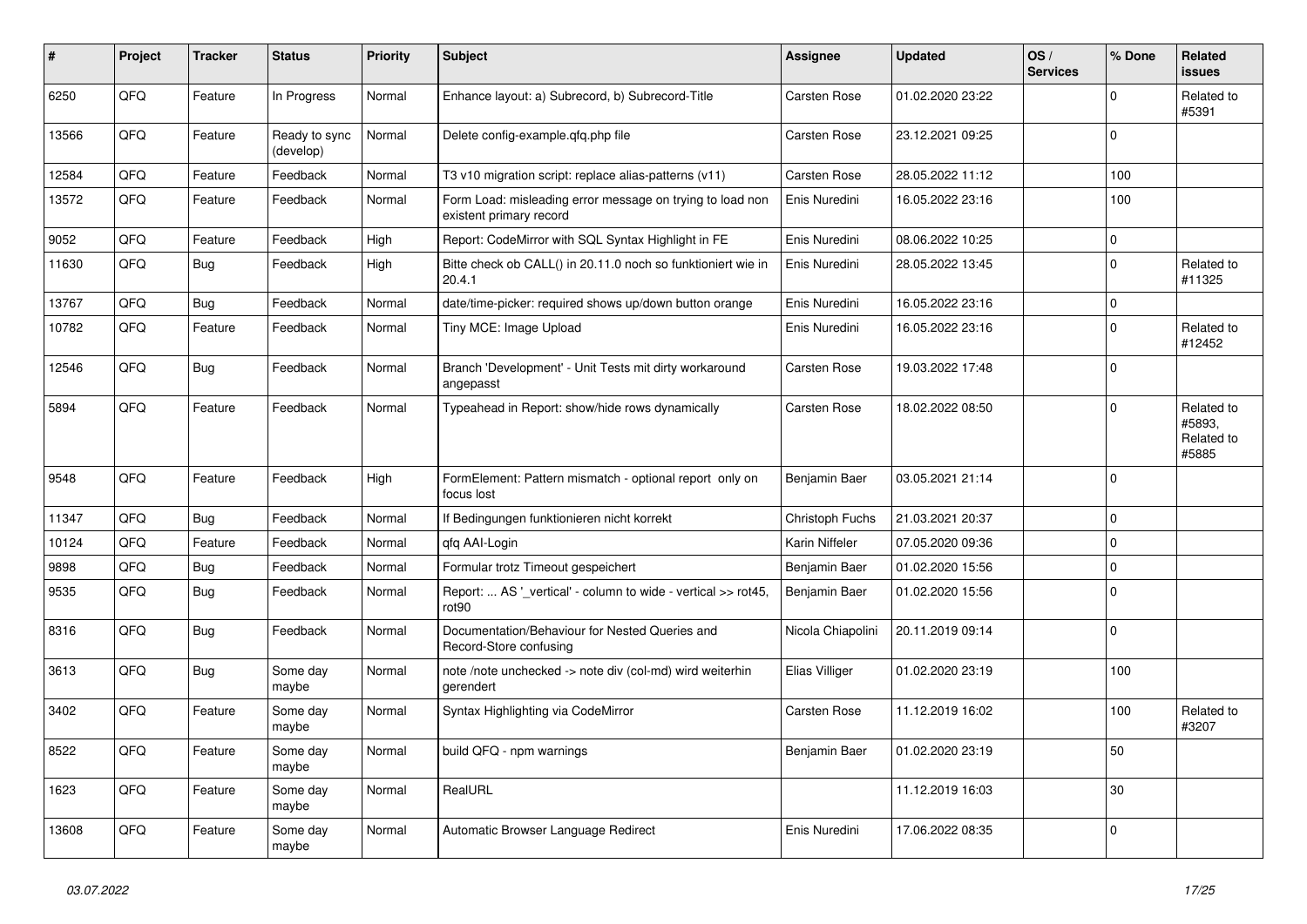| $\vert$ # | Project | <b>Tracker</b> | <b>Status</b>     | <b>Priority</b> | <b>Subject</b>                                    | <b>Assignee</b>     | <b>Updated</b>   | OS/<br><b>Services</b> | % Done       | Related<br><b>issues</b>                                               |
|-----------|---------|----------------|-------------------|-----------------|---------------------------------------------------|---------------------|------------------|------------------------|--------------|------------------------------------------------------------------------|
| 7732      | QFQ     | Feature        | Some day<br>maybe | Normal          | Javascript: Lazy Loading der add on libs          | Benjamin Baer       | 08.06.2022 10:38 |                        | $\mathbf{0}$ | Related to<br>#12611,<br>Related to<br>#12490,<br>Related to<br>#10013 |
| 10013     | QFQ     | Feature        | Some day<br>maybe | Normal          | FE.typ=editor: CodeMirror                         | Carsten Rose        | 08.06.2022 10:37 |                        | $\mathbf 0$  | Related to<br>#12611,<br>Related to<br>#12490,<br>Related to<br>#7732  |
| 12611     | QFQ     | Feature        | Some day<br>maybe | Normal          | Refactoring: Bootstrap with Lazy Loading          | <b>Carsten Rose</b> | 08.06.2022 10:37 |                        | $\mathbf{0}$ | Related to<br>#12490,<br>Related to<br>#10013,<br>Related to<br>#7732  |
| 5548      | QFQ     | Feature        | Some day<br>maybe | Normal          | 801 Textfiles/Scriptfiles als Thumbnail           | Carsten Rose        | 07.03.2022 16:26 |                        | $\Omega$     |                                                                        |
| 12337     | QFQ     | Feature        | Some day<br>maybe | Normal          | Database.php: better caching                      | Carsten Rose        | 16.09.2021 15:10 |                        | $\mathbf{0}$ |                                                                        |
| 12315     | QFQ     | Feature        | Some day<br>maybe | Normal          | Form History (Diffs) / Backups                    | Carsten Rose        | 16.09.2021 15:10 |                        | $\mathbf{0}$ |                                                                        |
| 11323     | QFQ     | Feature        | Some day<br>maybe | Normal          | Report Frontend Editor Modal + Codemirror         | Carsten Rose        | 16.09.2021 15:10 |                        | $\mathsf 0$  | Related to<br>#11036                                                   |
| 11322     | QFQ     | Feature        | Some day<br>maybe | Normal          | Form Element JSON - (multiline parameter field)   | Carsten Rose        | 16.09.2021 15:10 |                        | $\mathsf 0$  |                                                                        |
| 11217     | QFQ     | Feature        | Some day<br>maybe | Normal          | <b>Extend Script Functionality</b>                | Carsten Rose        | 16.09.2021 15:10 |                        | $\mathbf 0$  |                                                                        |
| 10716     | QFQ     | Feature        | Some day<br>maybe | Normal          | Business Logic mit Externen Skripten              | Carsten Rose        | 16.09.2021 15:10 |                        | $\mathbf 0$  | Related to<br>#10713,<br>Related to<br>#8217                           |
| 10095     | QFQ     | Feature        | Some day<br>maybe | Normal          | Generic Gitlab Integration into QFQ               | <b>Carsten Rose</b> | 16.09.2021 15:10 |                        | $\mathbf{0}$ |                                                                        |
| 8586      | QFQ     | Feature        | Some day<br>maybe | Normal          | QFQ: Enhance Error message for 'record not found' | Carsten Rose        | 16.09.2021 15:10 |                        | $\mathbf{0}$ |                                                                        |
| 8520      | QFQ     | Feature        | Some day<br>maybe | Normal          | Bring QFQ to Composer                             | Carsten Rose        | 16.09.2021 15:10 |                        | $\mathbf{0}$ |                                                                        |
| 8101      | QFQ     | Feature        | Some day<br>maybe | Normal          | Password hash: support further hashing methods    | Carsten Rose        | 16.09.2021 15:10 |                        | 0            |                                                                        |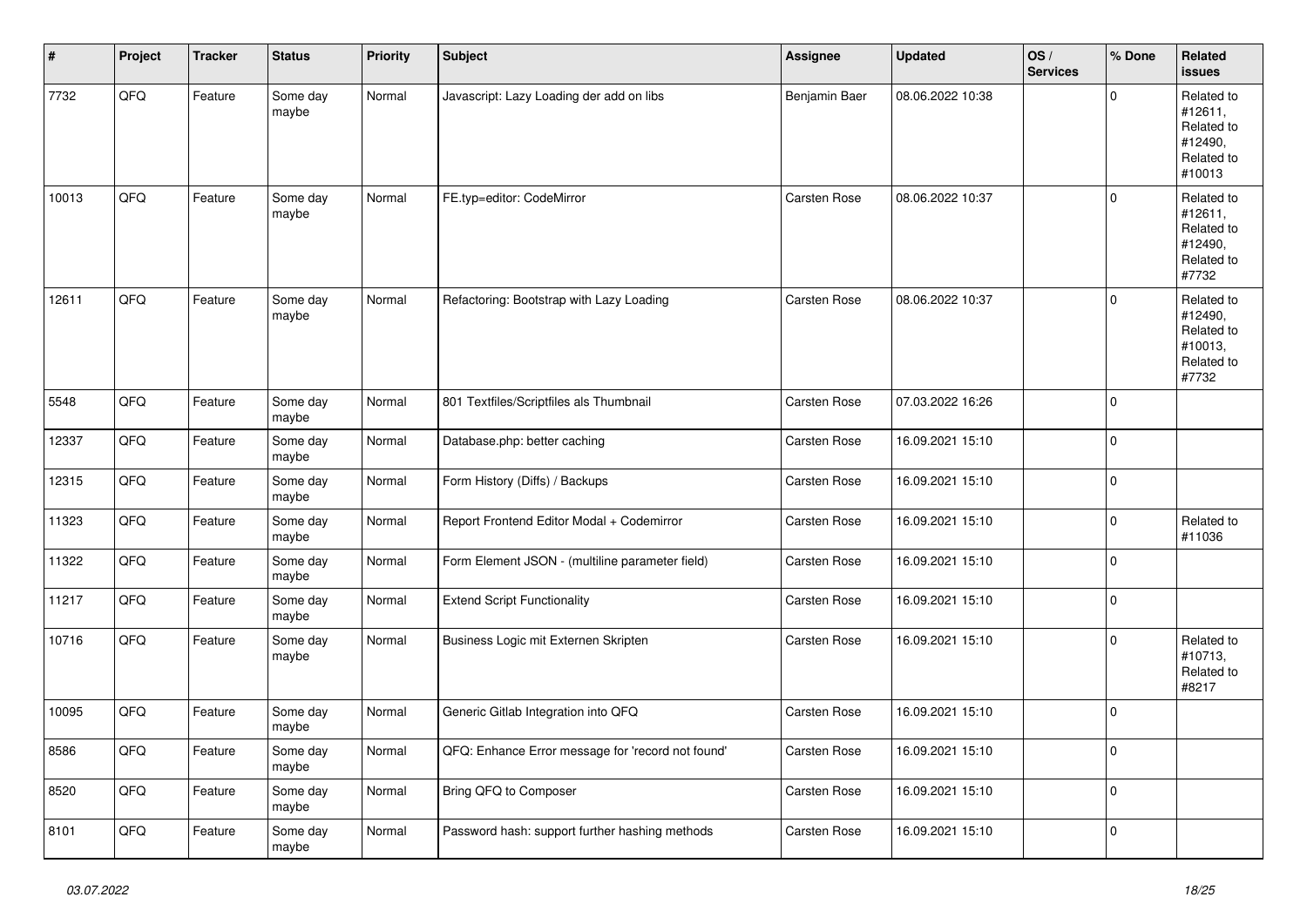| #     | Project | <b>Tracker</b> | <b>Status</b>     | <b>Priority</b> | <b>Subject</b>                                                                                         | <b>Assignee</b>     | <b>Updated</b>   | OS/<br><b>Services</b> | % Done      | <b>Related</b><br><b>issues</b> |
|-------|---------|----------------|-------------------|-----------------|--------------------------------------------------------------------------------------------------------|---------------------|------------------|------------------------|-------------|---------------------------------|
| 7456  | QFQ     | Bug            | Some day<br>maybe | Low             | Todos in Code: solve or make ticket                                                                    | Carsten Rose        | 16.09.2021 15:10 |                        | 0           |                                 |
| 7453  | QFQ     | Feature        | Some day<br>maybe | Normal          | import / export forms QFQ                                                                              | Carsten Rose        | 16.09.2021 15:10 |                        | $\mathbf 0$ |                                 |
| 7452  | QFQ     | Feature        | Some day<br>maybe | Normal          | automate deployment new QFQ version                                                                    | Carsten Rose        | 16.09.2021 15:10 |                        | $\Omega$    |                                 |
| 11036 | QFQ     | Feature        | Some day<br>maybe | Normal          | inline report editor permissions                                                                       | Carsten Rose        | 16.09.2021 15:09 |                        | $\Omega$    | Related to<br>#11323            |
| 10745 | QFQ     | Feature        | Some day<br>maybe | Normal          | Tablesorter Excel Export                                                                               | <b>Carsten Rose</b> | 16.09.2021 15:09 |                        | $\mathbf 0$ |                                 |
| 10116 | QFQ     | Feature        | Some day<br>maybe | Normal          | TypeAhead: Tag - show inside 'input' element                                                           | Carsten Rose        | 16.09.2021 15:09 |                        | $\Omega$    |                                 |
| 4445  | QFQ     | Feature        | Some day<br>maybe | Normal          | template group: Option to simulate fieldset                                                            |                     | 28.06.2021 14:11 |                        | $\mathbf 0$ |                                 |
| 9669  | QFQ     | Bug            | Some day<br>maybe | Normal          | Checkbox / Template Group: radio/checkbox visible broken<br>after 'add'                                | Carsten Rose        | 16.06.2021 13:47 |                        | 0           | Related to<br>#8091             |
| 4279  | QFQ     | Bug            | Some day<br>maybe | High            | config.linkVars lost                                                                                   | Carsten Rose        | 03.05.2021 21:14 |                        | $\Omega$    |                                 |
| 4258  | QFQ     | Feature        | Some day<br>maybe | High            | <b>System Defaults: Forms</b>                                                                          | Carsten Rose        | 03.05.2021 21:14 |                        | 0           |                                 |
| 3990  | QFQ     | Feature        | Some day<br>maybe | High            | custom class definition: add space automatically                                                       | Carsten Rose        | 03.05.2021 21:14 |                        | $\mathbf 0$ |                                 |
| 3967  | QFQ     | Feature        | Some day<br>maybe | High            | Report: Checkbox, Radio, Dropdown, Input welches ohne<br>Submit funktioniert - 'Inline-Form'           | Carsten Rose        | 03.05.2021 21:14 |                        | $\Omega$    |                                 |
| 3848  | QFQ     | Feature        | Some day<br>maybe | High            | Antivirus check fuer Upload files in qfq?                                                              | Carsten Rose        | 03.05.2021 21:14 |                        | $\mathbf 0$ | Related to<br>#4131             |
| 3570  | QFQ     | Bug            | Some day<br>maybe | High            | Formular mit prmitnew permitEdit=Always wird nicht<br>aufgerufen (ist leer)                            | Carsten Rose        | 03.05.2021 21:14 |                        | $\mathbf 0$ |                                 |
| 3109  | QFQ     | Bug            | Some day<br>maybe | High            | RealUrl: Links werden nicht korrekt gerendert                                                          | Carsten Rose        | 03.05.2021 21:14 |                        | $\Omega$    |                                 |
| 3061  | QFQ     | <b>Bug</b>     | Some day<br>maybe | High            | winstitute: mysql connection durcheinander - nmhp17<br>(ag7)/QFQ arbeitet mit DB/Tabellen von biostat. | Carsten Rose        | 03.05.2021 21:14 |                        | $\Omega$    |                                 |
| 880   | QFQ     | Feature        | Some day<br>maybe | Urgent          | Security: PHP, SQL Injection, XSS                                                                      |                     | 03.05.2021 21:14 |                        | $\Omega$    | Related to<br>#14320            |
| 7278  | QFO     | Feature        | Some day<br>maybe | Normal          | Form: Wert vordefinieren der immer gesetzt wird                                                        |                     | 02.05.2021 09:27 |                        | $\Omega$    |                                 |
| 7229  | QFQ     | Feature        | Some day<br>maybe | Normal          | New FormElement.type: Button                                                                           |                     | 01.02.2021 12:32 |                        | $\Omega$    |                                 |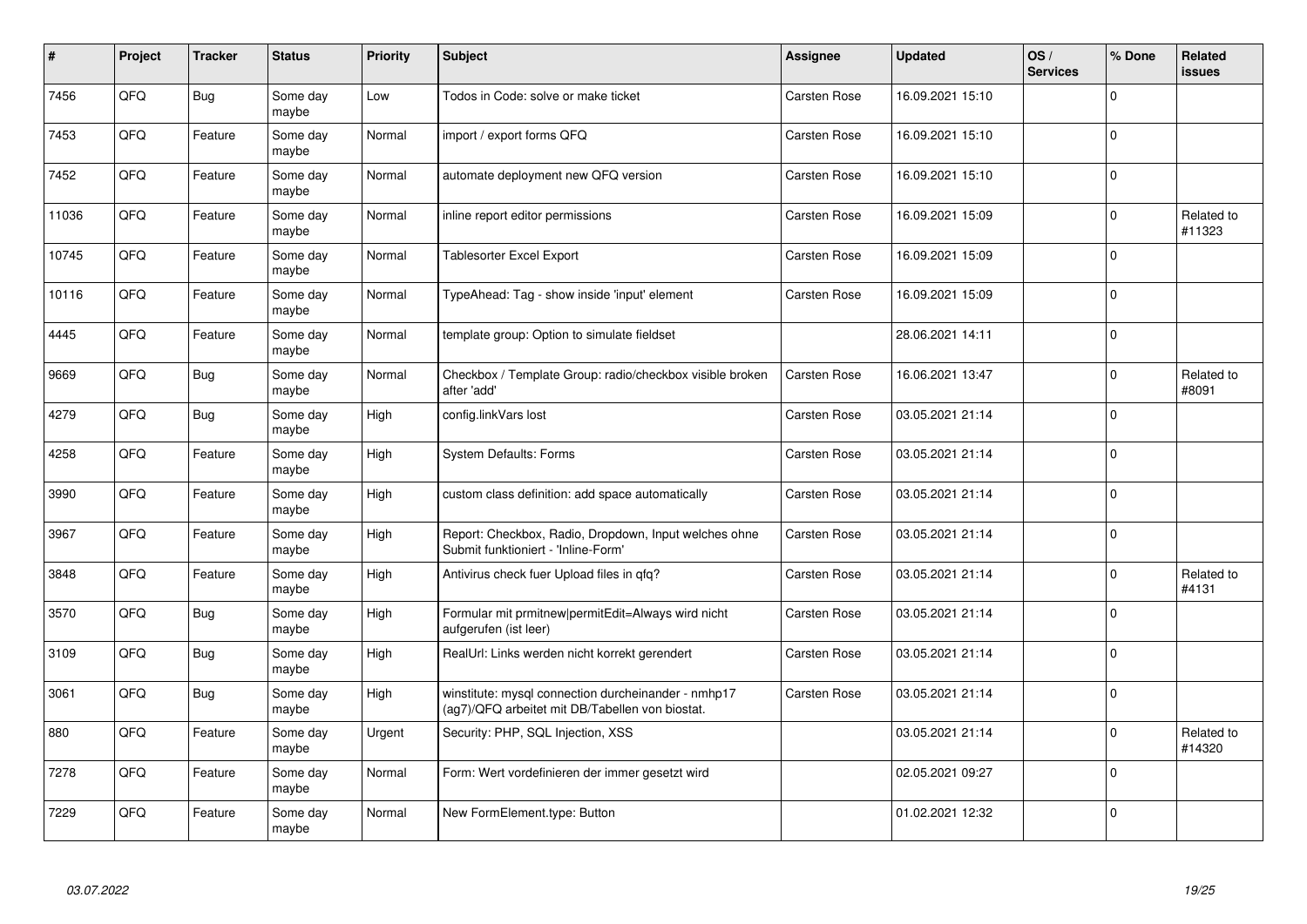| #     | Project | <b>Tracker</b> | <b>Status</b>     | <b>Priority</b> | <b>Subject</b>                                                                                                                                                | <b>Assignee</b>     | <b>Updated</b>   | OS/<br><b>Services</b> | % Done      | <b>Related</b><br><b>issues</b>                |
|-------|---------|----------------|-------------------|-----------------|---------------------------------------------------------------------------------------------------------------------------------------------------------------|---------------------|------------------|------------------------|-------------|------------------------------------------------|
| 3880  | QFQ     | Feature        | Some day<br>maybe | Normal          | Form 'Form': anlegen einer Tabelle                                                                                                                            |                     | 14.01.2021 10:12 |                        | $\mathbf 0$ |                                                |
| 9281  | QFQ     | Bug            | Some dav<br>maybe | Normal          | Allow STRICT_TRANS_TABLES                                                                                                                                     | Carsten Rose        | 02.01.2021 18:43 |                        | $\mathbf 0$ |                                                |
| 9126  | QFQ     | <b>Bug</b>     | Some dav<br>maybe | Normal          | hidden Form elements are present in page source                                                                                                               |                     | 02.01.2021 18:41 |                        | $\mathbf 0$ |                                                |
| 10738 | QFQ     | Feature        | Some day<br>maybe | Normal          | CORS headers for external API requests                                                                                                                        |                     | 10.06.2020 14:00 |                        | $\Omega$    |                                                |
| 9130  | QFQ     | Feature        | Some day<br>maybe | Normal          | tablesorter: Automatic Row numbering / Zeilenummer                                                                                                            | Benjamin Baer       | 01.02.2020 23:22 |                        | $\Omega$    |                                                |
| 6972  | QFQ     | Feature        | Some day<br>maybe | Normal          | Fabric Clipboard / cross browser tab                                                                                                                          | Benjamin Baer       | 01.02.2020 23:21 |                        | $\mathbf 0$ |                                                |
| 6970  | QFQ     | Feature        | Some day<br>maybe | Normal          | tablesorter: default fuer 'sortReset' aendern von 'Ctrl' zu 'Alt'                                                                                             | Benjamin Baer       | 01.02.2020 23:21 |                        | $\mathbf 0$ |                                                |
| 5892  | QFQ     | Feature        | Some day<br>maybe | Normal          | QFQ should use T3 API to manipulate FE GROUP<br>membership                                                                                                    |                     | 01.02.2020 23:20 |                        | $\mathbf 0$ |                                                |
| 5480  | QFQ     | Feature        | Some dav<br>maybe | Normal          | QFQ: Dokumentation mit Screenshots versehen                                                                                                                   | <b>Carsten Rose</b> | 01.02.2020 23:20 |                        | $\mathbf 0$ | Related to<br>#9879                            |
| 5452  | QFQ     | Feature        | Some dav<br>maybe | Normal          | Thumbnails from PDF: bad quality                                                                                                                              |                     | 01.02.2020 23:20 |                        | $\mathbf 0$ |                                                |
| 4771  | QFQ     | <b>Bug</b>     | Some day<br>maybe | Normal          | qfq: select-down-values empty after save (edit-form for<br>program administrators)                                                                            | Carsten Rose        | 01.02.2020 23:20 |                        | $\Omega$    | Related to<br>#4549, Has<br>duplicate<br>#4282 |
| 4719  | QFQ     | Feature        | Some day<br>maybe | Normal          | Custom Message in Client in case of 'Browser tab close,<br>modification will be lost'                                                                         |                     | 01.02.2020 23:20 |                        | $\mathbf 0$ |                                                |
| 4659  | QFQ     | <b>Bug</b>     | Some day<br>maybe | Normal          | infoButtonExtra                                                                                                                                               | Carsten Rose        | 01.02.2020 23:20 |                        | $\mathbf 0$ |                                                |
| 4650  | QFQ     | Feature        | Some day<br>maybe | Normal          | Convert html to doc/rtf                                                                                                                                       | <b>Carsten Rose</b> | 01.02.2020 23:20 |                        | $\pmb{0}$   | Related to<br>#10704                           |
| 4640  | QFQ     | Feature        | Some day<br>maybe | Normal          | Rename System Forms                                                                                                                                           |                     | 01.02.2020 23:20 |                        | $\pmb{0}$   |                                                |
| 4627  | QFQ     | Feature        | Some day<br>maybe | Normal          | dbupdate: all tables - check 'create', 'modified' if it is possible<br>to change to default 'CURRENT_TIMESTAMP' and modified<br>'ON UPDATE CURRENT TIMESTAMP' |                     | 01.02.2020 23:20 |                        | $\Omega$    |                                                |
| 4626  | QFQ     | Feature        | Some day<br>maybe | Normal          | Mobile View: 'classBody=qfq-form-right' makes no sense                                                                                                        |                     | 01.02.2020 23:20 |                        | $\mathbf 0$ |                                                |
| 4551  | QFQ     | Feature        | Some day<br>maybe | Normal          | Set 'pills' via dynamicUpdate to show/hide/disabled                                                                                                           |                     | 01.02.2020 23:20 |                        | $\mathbf 0$ | Related to<br>#3752                            |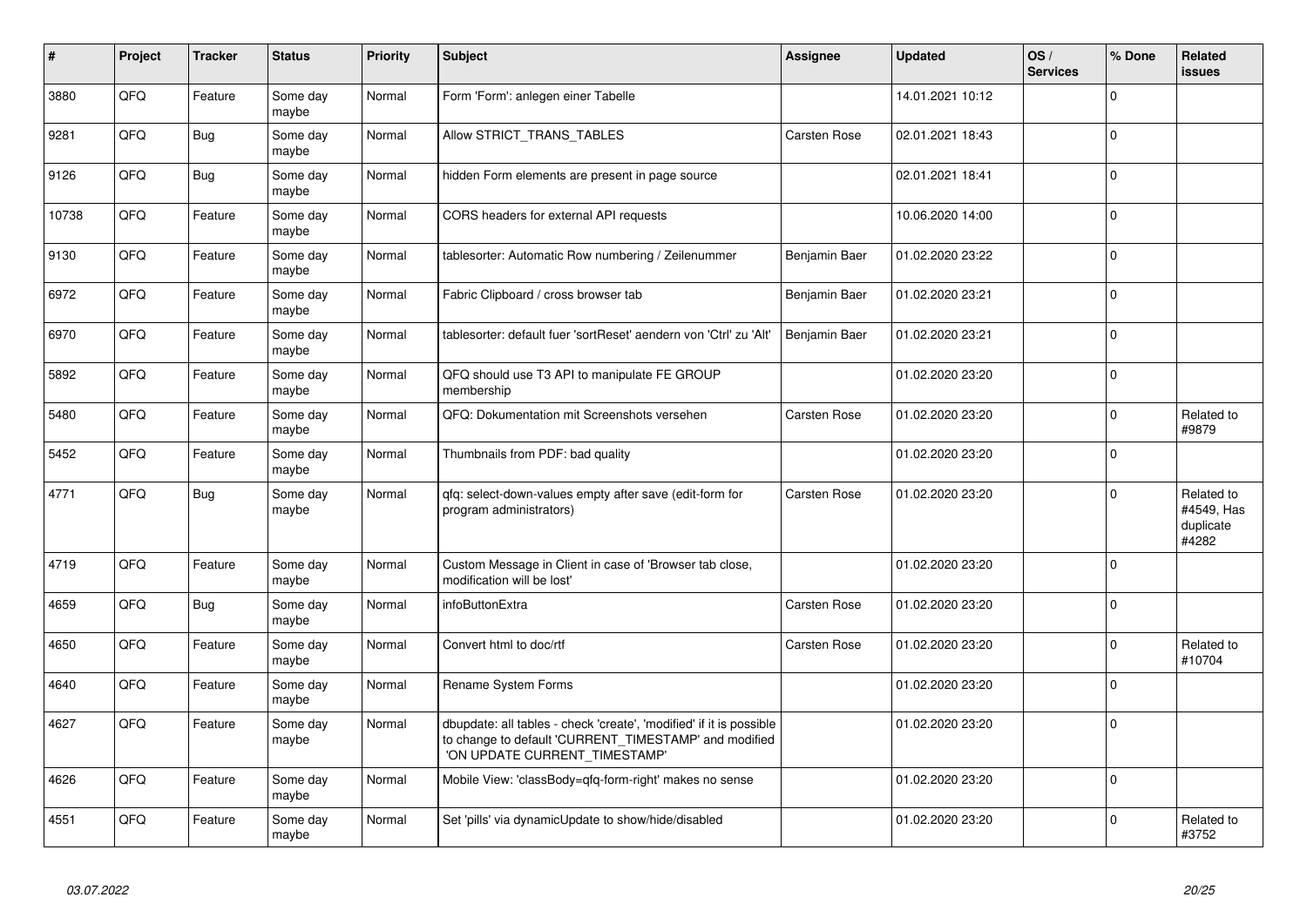| #    | Project | <b>Tracker</b> | <b>Status</b>     | <b>Priority</b> | Subject                                                                              | <b>Assignee</b>     | <b>Updated</b>   | OS/<br><b>Services</b> | % Done      | <b>Related</b><br>issues                    |
|------|---------|----------------|-------------------|-----------------|--------------------------------------------------------------------------------------|---------------------|------------------|------------------------|-------------|---------------------------------------------|
| 4549 | QFQ     | <b>Bug</b>     | Some day<br>maybe | Normal          | TemplateGroups: FE.type SELECT loose selected value<br>after save                    | Carsten Rose        | 01.02.2020 23:20 |                        | 0           | Related to<br>#4548.<br>Related to<br>#4771 |
| 4546 | QFQ     | Bug            | Some day<br>maybe | Normal          | NH: SIP storage is destroyed                                                         |                     | 01.02.2020 23:20 |                        | 0           |                                             |
| 4536 | QFQ     | Feature        | Some day<br>maybe | Normal          | FE upload: problem with delete if mutliple uploads an<br>FE.name="                   |                     | 01.02.2020 23:20 |                        | 0           |                                             |
| 4446 | QFQ     | Feature        | Some day<br>maybe | Normal          | New FE get same feldContainerId as last modifed FE                                   |                     | 01.02.2020 23:20 |                        | $\mathbf 0$ |                                             |
| 4443 | QFQ     | Feature        | Some day<br>maybe | Normal          | Form: multiple secondary tables                                                      |                     | 01.02.2020 23:20 |                        | 0           |                                             |
| 4365 | QFQ     | Feature        | Some day<br>maybe | Normal          | Multi Language: new way of config                                                    | Carsten Rose        | 01.02.2020 23:20 |                        | 0           |                                             |
| 4343 | QFQ     | Feature        | Some day<br>maybe | Normal          | Link: Classifier to add 'attributes'                                                 | Carsten Rose        | 01.02.2020 23:20 |                        | $\mathbf 0$ | Related to<br>#14077                        |
| 7402 | QFQ     | Bug            | Some day<br>maybe | Normal          | thumbnail cache: outdated picture when permission denied<br>and permission resolved. |                     | 01.02.2020 23:20 |                        | $\Omega$    |                                             |
| 7101 | QFQ     | <b>Bug</b>     | Some day<br>maybe | Normal          | 'form' in SIP and 'report' - breaks                                                  |                     | 01.02.2020 23:20 |                        | $\mathbf 0$ |                                             |
| 5851 | QFQ     | Feature        | Some day<br>maybe | Normal          | Queue System implementieren: MQTT, RabbitMQ                                          |                     | 01.02.2020 23:20 |                        | $\mathbf 0$ | Related to<br>#5715                         |
| 5850 | QFQ     | Feature        | Some day<br>maybe | Normal          | Deployment: In QFQ Doc best practice fuer zeitgemaesses<br>Deployment beschreiben    |                     | 01.02.2020 23:20 |                        | $\mathbf 0$ |                                             |
| 5665 | QFQ     | Feature        | Some day<br>maybe | Normal          | Versuch das '{{!' nicht mehr noetig ist.                                             | Carsten Rose        | 01.02.2020 23:20 |                        | 0           | Related to<br>#7432,<br>Related to<br>#7434 |
| 5455 | QFQ     | Feature        | Some day<br>maybe | Normal          | Mail Redirects grld abhaengig                                                        |                     | 01.02.2020 23:20 |                        | $\mathbf 0$ |                                             |
| 5428 | QFQ     | Feature        | Some day<br>maybe | Normal          | secure thumbnail: late render on access.                                             | <b>Carsten Rose</b> | 01.02.2020 23:20 |                        | $\mathbf 0$ |                                             |
| 5342 | QFQ     | Feature        | Some day<br>maybe | Normal          | link - with HTML Attributes                                                          |                     | 01.02.2020 23:20 |                        | 0           | Related to<br>#14077                        |
| 5024 | QFO     | Feature        | Some day<br>maybe | Normal          | Fabric: Generate PDF with edits                                                      | Benjamin Baer       | 01.02.2020 23:20 |                        | 0           | Related to<br>#10704                        |
| 4816 | QFO     | Feature        | Some day<br>maybe | Normal          | Templates for QFQ Reports (Tables, Radios, )                                         |                     | 01.02.2020 23:20 |                        | 0           |                                             |
| 4757 | QFQ     | Feature        | Some day<br>maybe | Normal          | Test subrecord: download links ok? Links ok?                                         | Carsten Rose        | 01.02.2020 23:20 |                        | 0           |                                             |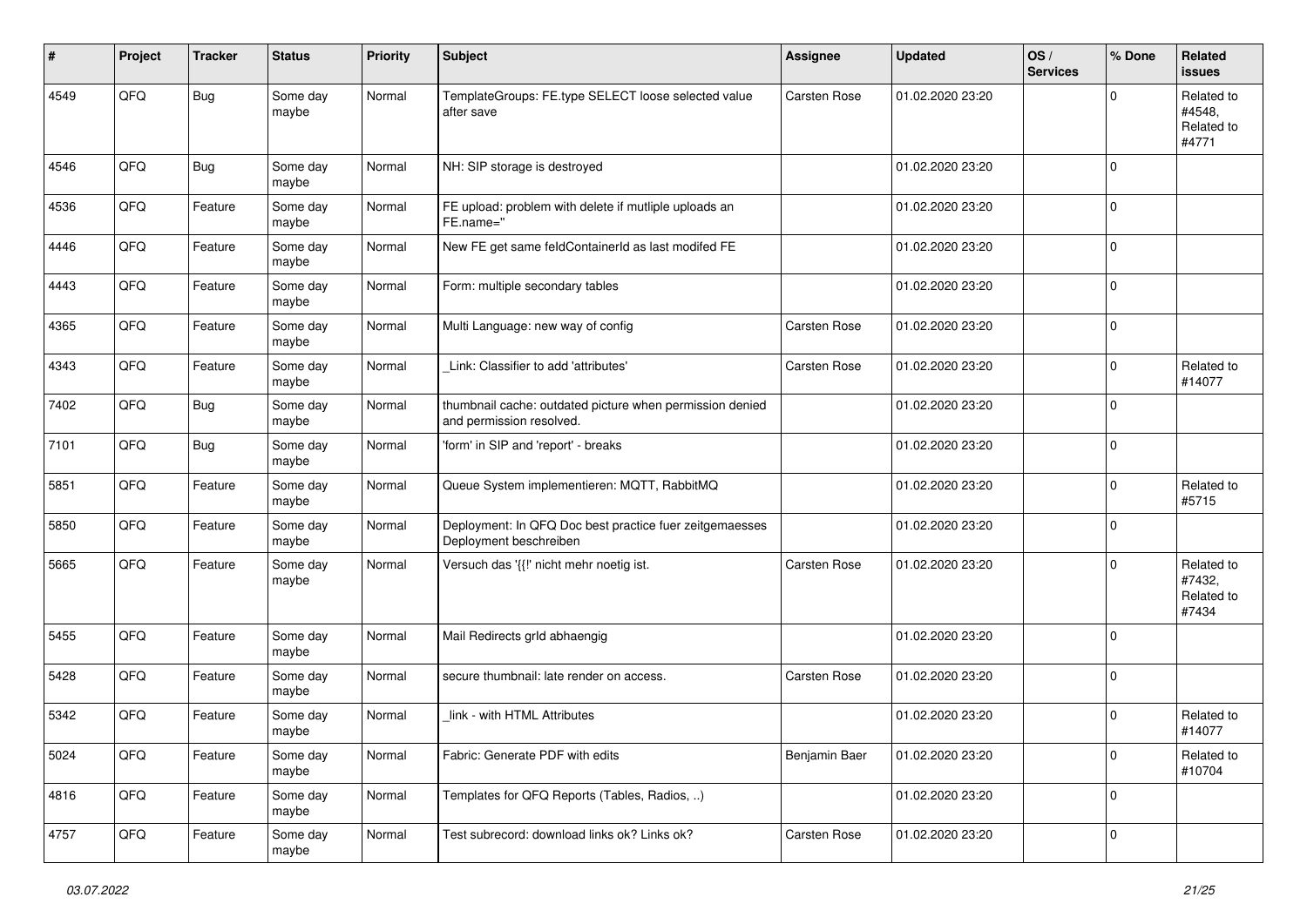| #    | Project | <b>Tracker</b> | <b>Status</b>     | <b>Priority</b> | <b>Subject</b>                                                                                                                                           | <b>Assignee</b> | <b>Updated</b>   | OS/<br><b>Services</b> | % Done       | Related<br><b>issues</b>                    |
|------|---------|----------------|-------------------|-----------------|----------------------------------------------------------------------------------------------------------------------------------------------------------|-----------------|------------------|------------------------|--------------|---------------------------------------------|
| 4652 | QFQ     | Feature        | Some day<br>maybe | Normal          | UZH CD: Weiterleitung auf benutzerdefinierte 403/404 Seite                                                                                               | Carsten Rose    | 01.02.2020 23:20 |                        | $\Omega$     |                                             |
| 4651 | QFQ     | Bug            | Some day<br>maybe | Normal          | "Loading document" Modal wird angezeigt bei uzhcd type=2<br>Ansicht                                                                                      | Carsten Rose    | 01.02.2020 23:20 |                        | $\mathbf 0$  |                                             |
| 4454 | QFQ     | Bug            | Some day<br>maybe | Normal          | Required Elements: multiple elements in a row - whole row<br>marked if only one input is empty.                                                          | Benjamin Baer   | 01.02.2020 23:20 |                        | $\mathbf 0$  |                                             |
| 4439 | QFQ     | Feature        | Some day<br>maybe | Normal          | Log: report all actions fired by an FE Element, incl. the<br>original directive (slaveld, sqllnsert, )                                                   |                 | 01.02.2020 23:20 |                        | $\mathbf 0$  | Related to<br>#4432,<br>Related to<br>#5458 |
| 4435 | QFQ     | Feature        | Some day<br>maybe | Normal          | Report: striptags - specify allowed tags                                                                                                                 |                 | 01.02.2020 23:20 |                        | $\Omega$     |                                             |
| 4433 | QFQ     | Feature        | Some day<br>maybe | Normal          | Log when SIP will be destroyed by QFQ for any (security)<br>reason                                                                                       |                 | 01.02.2020 23:20 |                        | $\mathbf 0$  | Related to<br>#4432,<br>Related to<br>#5458 |
| 4398 | QFQ     | Bug            | Some day<br>maybe | Normal          | Typeahead: mouse click in a prefilled input opens a single<br>item dropdown with the current value - click on it seems to<br>set the value, not the key. | Benjamin Baer   | 01.02.2020 23:20 |                        | 0            | Related to<br>#4457                         |
| 4330 | QFQ     | Feature        | Some day<br>maybe | Normal          | Error Message: report missing {{ / }} in sqlUpdate, sqlInsert,<br>sqlDelete, sqlAfter, sqlBefore in FE action elements.                                  | Carsten Rose    | 01.02.2020 23:20 |                        | $\mathbf 0$  |                                             |
| 4328 | QFQ     | <b>Bug</b>     | Some day<br>maybe | Normal          | Error Message: Show FE name/number on problems in FE                                                                                                     | Carsten Rose    | 01.02.2020 23:20 |                        | 0            |                                             |
| 1234 | QFQ     | Feature        | Some day<br>maybe | Normal          | QF: Record numbering: Im Grid soll in Spalte 1 optional die<br>laufende Nummer der Records angezeigt werden.                                             |                 | 01.02.2020 23:20 |                        | 0            |                                             |
| 955  | QFQ     | Feature        | Some day<br>maybe | Normal          | QF: Notizen vor/nach dem Form                                                                                                                            |                 | 01.02.2020 23:20 |                        | $\mathbf 0$  |                                             |
| 8056 | QFQ     | Feature        | Some day<br>maybe | Normal          | Termin Organisation (Reservation)                                                                                                                        |                 | 01.02.2020 23:19 |                        | $\mathbf 0$  | Related to<br>#8658                         |
| 7921 | QFQ     | Feature        | Some day<br>maybe | Normal          | Rest API Export: URL kuerzer machen                                                                                                                      |                 | 01.02.2020 23:19 |                        | $\mathbf 0$  |                                             |
| 7281 | QFQ     | <b>Bug</b>     | Some day<br>maybe | Normal          | Subrecords: on large screen separator line too short                                                                                                     |                 | 01.02.2020 23:19 |                        | $\mathbf{0}$ |                                             |
| 7100 | QFQ     | Feature        | Some day<br>maybe | Normal          | Download: log access, max downloads, time limit                                                                                                          |                 | 01.02.2020 23:19 |                        | $\mathbf 0$  |                                             |
| 6704 | QFO     | Feature        | Some day<br>maybe | Normal          | Upload Mode: Bilder in Notizen rechts sollen aktuellen<br>Upload repräsentieren.                                                                         |                 | 01.02.2020 23:19 |                        | $\mathbf 0$  | Related to<br>#3264                         |
| 6084 | QFQ     | Feature        | Some day<br>maybe | Normal          | New escape type: 'D' - convert date                                                                                                                      |                 | 01.02.2020 23:19 |                        | $\mathbf 0$  |                                             |
| 5991 | QFO     | <b>Bug</b>     | Some day<br>maybe | Normal          | URLs with ' ' or long parameter are problematic                                                                                                          | Carsten Rose    | 01.02.2020 23:19 |                        | $\mathbf 0$  |                                             |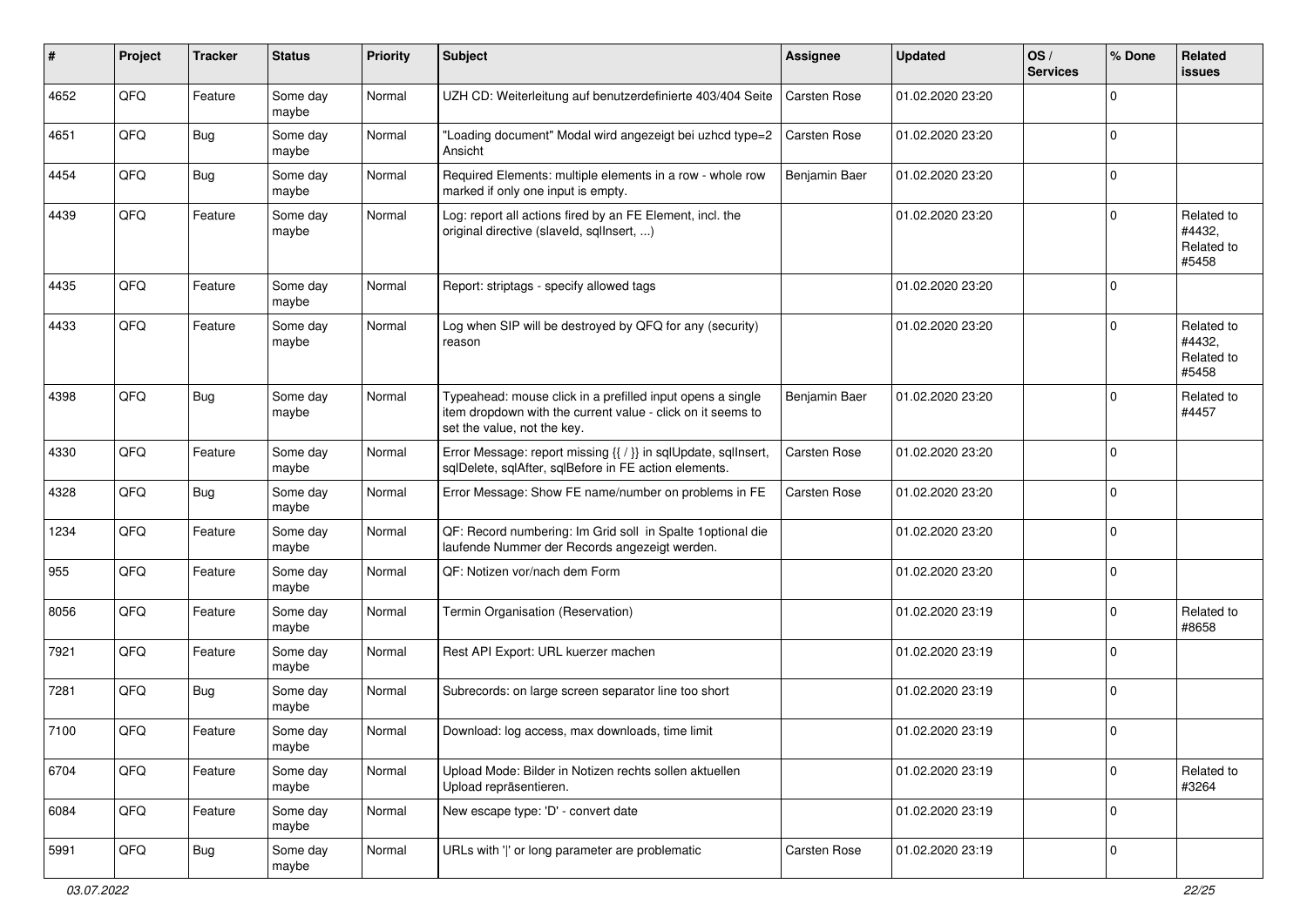| $\#$ | Project | <b>Tracker</b> | <b>Status</b>     | <b>Priority</b> | <b>Subject</b>                                                                                                       | <b>Assignee</b>     | <b>Updated</b>   | OS/<br><b>Services</b> | % Done         | <b>Related</b><br><b>issues</b> |
|------|---------|----------------|-------------------|-----------------|----------------------------------------------------------------------------------------------------------------------|---------------------|------------------|------------------------|----------------|---------------------------------|
| 5983 | QFQ     | Feature        | Some day<br>maybe | Normal          | Form Submit (save & update): normalize date/-time FE                                                                 | <b>Carsten Rose</b> | 01.02.2020 23:19 |                        | $\Omega$       |                                 |
| 5923 | QFQ     | Feature        | Some day<br>maybe | Normal          | fillStoreSystemBySqlLate                                                                                             |                     | 01.02.2020 23:19 |                        | $\Omega$       |                                 |
| 5895 | QFQ     | Feature        | Some day<br>maybe | Normal          | Tutorial: List of all QFQ Features                                                                                   |                     | 01.02.2020 23:19 |                        | $\Omega$       |                                 |
| 5893 | QFQ     | Feature        | Some day<br>maybe | Normal          | Edit on double-click                                                                                                 |                     | 01.02.2020 23:19 |                        | 0              | Related to<br>#5894             |
| 5877 | QFQ     | <b>Bug</b>     | Some day<br>maybe | Normal          | FE.type=note:bsColumn strange behaviour                                                                              |                     | 01.02.2020 23:19 |                        | $\Omega$       |                                 |
| 5852 | QFQ     | Feature        | Some day<br>maybe | Normal          | Logging: mail.log / sql.log - im FE anzeigen und via AJAX<br>aktualisieren                                           | <b>Carsten Rose</b> | 01.02.2020 23:19 |                        | $\overline{0}$ | Related to<br>#5885             |
| 5805 | QFQ     | Feature        | Some day<br>maybe | Normal          | TypeAHead SQL value instead of key stored                                                                            |                     | 01.02.2020 23:19 |                        | $\mathbf 0$    | Related to<br>#5444             |
| 5768 | QFQ     | Bug            | Some day<br>maybe | Normal          | '{{pageLanguage:T}}' missing if QFQ is called via api                                                                | Carsten Rose        | 01.02.2020 23:19 |                        | $\Omega$       |                                 |
| 5706 | QFQ     | Bug            | Some day<br>maybe | Normal          | upload: fileDestination needs to be sanatized                                                                        | <b>Carsten Rose</b> | 01.02.2020 23:19 |                        | $\mathbf 0$    |                                 |
| 5579 | QFQ     | Feature        | Some day<br>maybe | Normal          | Enhance Doc / Presentation: variable type 'link column type'                                                         | <b>Carsten Rose</b> | 01.02.2020 23:19 |                        | $\Omega$       |                                 |
| 5557 | QFQ     | <b>Bug</b>     | Some dav<br>maybe | Normal          | Form load: STORE_RECORD filled, but should be empty                                                                  | <b>Carsten Rose</b> | 01.02.2020 23:19 |                        | $\Omega$       |                                 |
| 5389 | QFQ     | Feature        | Some day<br>maybe | Normal          | QFQ Design: Multline label / note                                                                                    | Benjamin Baer       | 01.02.2020 23:19 |                        | 0              |                                 |
| 5132 | QFQ     | Feature        | Some day<br>maybe | Normal          | Error Message sendmail missing attachment: more details                                                              | <b>Carsten Rose</b> | 01.02.2020 23:19 |                        | $\Omega$       |                                 |
| 5021 | QFQ     | Bug            | Some day<br>maybe | Normal          | FE.typ=extra - during save displays error 'datum2' already<br>filled in STORE_SIP - the value is stored nevertheless | <b>Carsten Rose</b> | 01.02.2020 23:19 |                        | $\overline{0}$ | Related to<br>#3875             |
| 4872 | QFQ     | Feature        | Some day<br>maybe | Normal          | Fields of Typo3 page available in STORE TYPO3                                                                        | Carsten Rose        | 01.02.2020 23:19 |                        | $\Omega$       |                                 |
| 4869 | QFQ     | Feature        | Some day<br>maybe | Normal          | Dynamic Update (show, hide, readonly?, required?) for<br><b>Template Group Elements</b>                              | Carsten Rose        | 01.02.2020 23:19 |                        | $\Omega$       | Related to<br>#4865             |
| 4606 | QFQ     | Feature        | Some day<br>maybe | Normal          | link: qualifier to render bootstrap button                                                                           | Carsten Rose        | 01.02.2020 23:19 |                        | $\Omega$       |                                 |
| 4583 | QFQ     | <b>Bug</b>     | Some day<br>maybe | Normal          | Dynamic Update bei TypeAhead Feldern                                                                                 | Carsten Rose        | 01.02.2020 23:19 |                        | $\overline{0}$ |                                 |
| 4528 | QFQ     | <b>Bug</b>     | Some day<br>maybe | Normal          | extraButtonLock mit SQLAhead Bug                                                                                     | Carsten Rose        | 01.02.2020 23:19 |                        | $\Omega$       |                                 |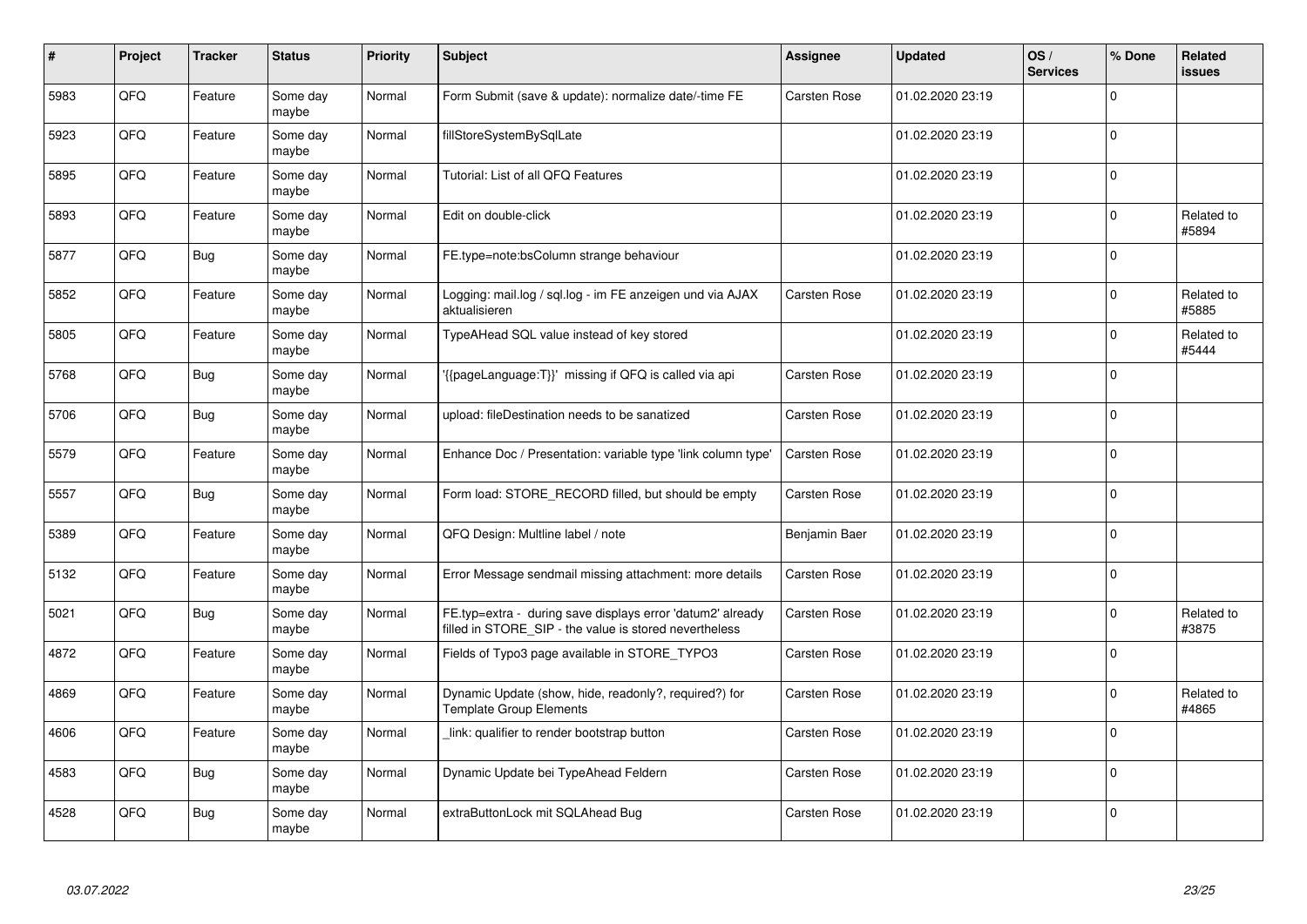| ∦    | Project | <b>Tracker</b> | <b>Status</b>     | <b>Priority</b> | <b>Subject</b>                                                                                                     | <b>Assignee</b>     | <b>Updated</b>   | OS/<br><b>Services</b> | % Done       | Related<br><b>issues</b> |
|------|---------|----------------|-------------------|-----------------|--------------------------------------------------------------------------------------------------------------------|---------------------|------------------|------------------------|--------------|--------------------------|
| 4092 | QFQ     | <b>Bug</b>     | Some day<br>maybe | Normal          | 1) Logging verbessern wann welches FE warum<br>ausgefuehrt wird, 2) Documentation: Best Practice Template<br>Group | <b>Carsten Rose</b> | 01.02.2020 23:19 |                        | $\Omega$     | Related to<br>#3504      |
| 9024 | QFQ     | Bug            | Some day<br>maybe | Normal          | QFQ Einarbeitung                                                                                                   |                     | 01.02.2020 15:56 |                        | $\Omega$     |                          |
| 2643 | QFQ     | <b>Bug</b>     | Some day<br>maybe | Normal          | Zend / PHP Webinars anschauen                                                                                      | <b>Carsten Rose</b> | 01.02.2020 15:56 |                        | $\pmb{0}$    |                          |
| 3267 | QFQ     | Feature        | Some day<br>maybe | Normal          | 2 Forms auf einer Seite: real + Read only                                                                          | Carsten Rose        | 11.12.2019 16:03 |                        | $\mathbf 0$  |                          |
| 3216 | QFQ     | Feature        | Some day<br>maybe | Normal          | dynamic update für checkbox label2                                                                                 | Carsten Rose        | 11.12.2019 16:03 |                        | $\Omega$     | Related to<br>#2081      |
| 3130 | QFQ     | Bug            | Some day<br>maybe | Normal          | Debug Info's nicht korrekt nach 'New > Save'.                                                                      | <b>Carsten Rose</b> | 11.12.2019 16:03 |                        | $\Omega$     | Related to<br>#3253      |
| 2995 | QFQ     | Feature        | Some day<br>maybe | Normal          | Dropdown JQuery Plugin: 'chosen' - Moeglichkeit um Select<br>Listen mehr Funktion zu geben. Kein Bootstrap noetig. | Carsten Rose        | 11.12.2019 16:03 |                        | $\Omega$     |                          |
| 2950 | QFQ     | Feature        | Some day<br>maybe | Normal          | Inhalt QFQ Records als File                                                                                        |                     | 11.12.2019 16:03 |                        | $\mathbf{0}$ |                          |
| 2084 | QFQ     | Feature        | Some day<br>maybe | Normal          | Mailto mit encryption: Subrecord                                                                                   | Carsten Rose        | 11.12.2019 16:03 |                        | $\mathbf{0}$ | Related to<br>#2082      |
| 2063 | QFQ     | <b>Bug</b>     | Some day<br>maybe | Normal          | Pills auf 'inaktiv' setzen falls keine Element auf dem Pill<br>sichtbar sind.                                      | Benjamin Baer       | 11.12.2019 16:03 |                        | $\mathbf 0$  | Related to<br>#3752      |
| 1946 | QFQ     | Feature        | Some day<br>maybe | Normal          | Kontrolle ob der ReadOnly Modus bei den<br>Formularelementen korrekt implementiert ist                             | Carsten Rose        | 11.12.2019 16:03 |                        | 0            |                          |
| 1635 | QFQ     | Feature        | Some day<br>maybe | Normal          | QFQ Extension content record: weitere Optionen<br>einblenden.                                                      | Carsten Rose        | 11.12.2019 16:03 |                        | $\Omega$     |                          |
| 1510 | QFQ     | Feature        | Some day<br>maybe | Normal          | iquery von google laden, falls das nicht geht lokal                                                                |                     | 11.12.2019 16:03 |                        | 0            |                          |
| 1253 | QFQ     | Feature        | Some day<br>maybe | Normal          | QF: Colorpicker                                                                                                    |                     | 11.12.2019 16:03 |                        | $\Omega$     |                          |
| 1251 | QFQ     | Feature        | Some day<br>maybe | Normal          | QF: Combo                                                                                                          |                     | 11.12.2019 16:03 |                        | $\mathbf 0$  |                          |
| 4293 | QFQ     | <b>Bug</b>     | Some day<br>maybe | Normal          | Download broken if token 'd:' is missing - but no error<br>message                                                 | Carsten Rose        | 11.12.2019 16:03 |                        | $\mathbf{0}$ | Related to<br>#7514      |
| 4259 | QFQ     | Feature        | Some day<br>maybe | Normal          | Instant trigger a cron job                                                                                         | <b>Carsten Rose</b> | 11.12.2019 16:03 |                        | $\Omega$     |                          |
| 4197 | QFQ     | Feature        | Some day<br>maybe | Normal          | Unit Test fuer JSON Stream von QuickFormQuery.php ><br>doForm()                                                    | Carsten Rose        | 11.12.2019 16:03 |                        | $\mathbf 0$  |                          |
| 4138 | QFQ     | Bug            | Some day<br>maybe | Normal          | style fehlt                                                                                                        |                     | 11.12.2019 16:03 |                        | 0            |                          |